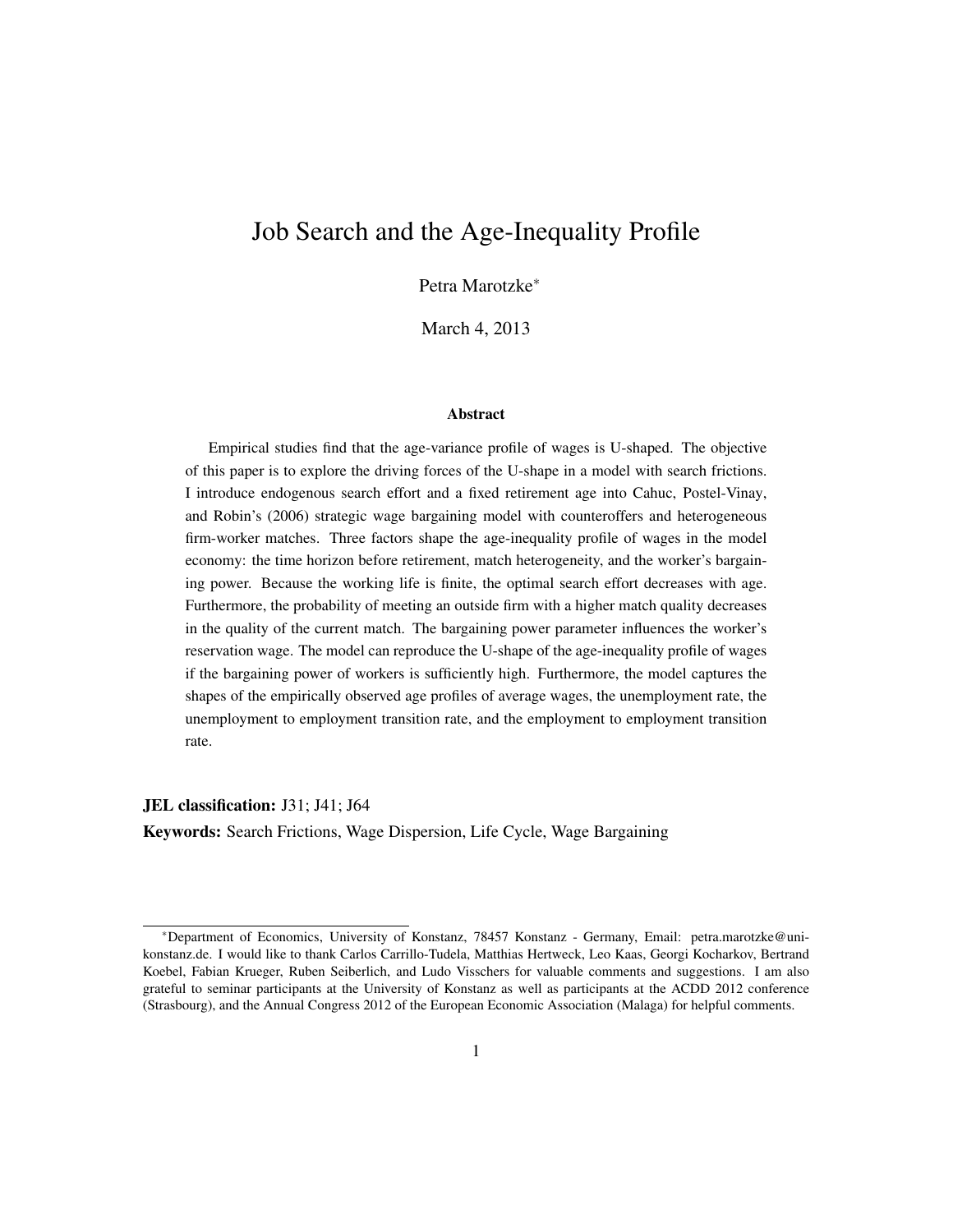## 1 Introduction

Much empirical evidence shows that the variance of log wages across workers decreases with age when workers are young, and then increases with age (Mincer, 1974; Heckman, Lochner, and Todd, 2003). The objective of this paper is to explore the driving forces of the U-shape of the age-inequality profile in a search model of the labor market. Understanding the sources of lifetime wage inequality is of importance for the design of welfare policies and insurance programs. Furthermore, the age structure of the population might be an important factor behind differences in income inequality between countries or changes in the wage structure across time.

An alternative explanatory approach to the U-shaped age-inequality profile is provided by Mincer's (1974) human capital investment model.<sup>1</sup> For the design of appropriate labor market policies, it makes a difference whether the high residual wage dispersion of young and old workers is attributed to search frictions or investment in human capital accumulation. Rubinstein and Weiss (2006) explore the implications of the human capital investment model and a search model of the labor market for life cycle wages. They find empirical support for both theories. While they argue that a search model alone cannot give rise to a U-shaped age-inequality profile, the present paper shows that search theory can indeed provide an explanation for the U-shape.

I introduce endogenous search effort and a finite working life into the bargaining model of Cahuc, Postel-Vinay, and Robin (2006). Firm-worker matches have different productivities, workers search on and off the job, and incumbent employers can counter outside wage offers. The optimal search behavior of employed workers depends on the worker's age, the current wage, and the quality of the firm-worker match. On average, this produces intensive search of young workers, moderate search of middle-aged workers, and only minor search of workers close to retirement. I show that the present model captures the shapes of the empirically observed age profiles of average wages, the unemployment rate, the unemployment to employment transition rate, and the employment to employment transition rate.

A large fraction of life cycle wage inequality in the model is driven by match het-

<sup>&</sup>lt;sup>1</sup>Workers who invest in human capital on-the-job early in their career earn initially a low wage. They are compensated by a high future wage. In such a model, the standard deviation is the lowest for middle-aged workers when the profiles of investors and non-investors cross.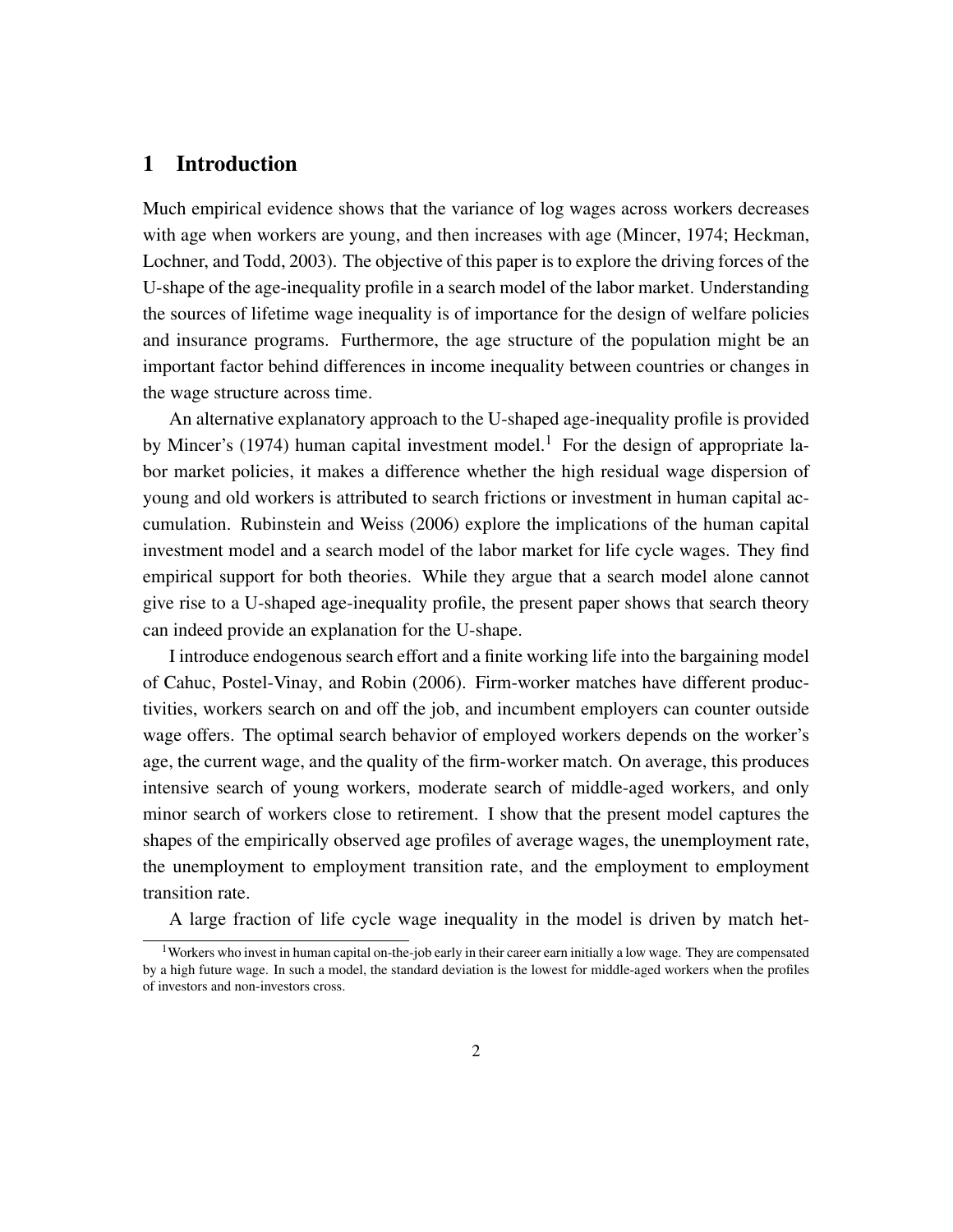erogeneity. Indeed, the endogenous age-variance profile of match qualities is U-shaped. Young workers, who just obtained their first job offer, have a high standard deviation of match qualities. The employment to employment transition rate of young workers is high. This leads to a sharp decrease in the standard deviation. However, the probability of meeting an outside firm with a higher match quality decreases in the quality of the current match. The employment to employment transition rate of middle-aged workers is only moderate. Furthermore, workers are differently successful in finding good job offers. Hence, the standard deviation of match qualities for middle-aged workers increases. The decrease in the search effort of workers close to retirement is reflected in a strong increase in the standard deviation of match qualities.

In order to reproduce a U-shaped age-variance profile of wages, the bargaining power of workers must be high to reflect the age-variance profile of match qualities. If the bargaining power of workers is too low, the standard deviation of wages declines for workers close to retirement. As in Cahuc, Postel-Vinay, and Robin (2006), the option value of onthe-job search makes workers accept a low starting wage. However, in the present model with a finite working life, it can occur that workers negotiate wage rises from the current employer without any outside job offer, as the decreasing time horizon before retirement reduces the option value of on-the-job search. The option value effect is more important, the lower the worker's bargaining power. Hence, the option value of on-the-job search makes young workers accept a wage far below the productivity of the firm-worker match if the worker's bargaining power is low. The shorter the remaining time horizon before retirement, the lower is the option value of on-the-job search. Hence, the reservation wage increases for older workers. This has a negative effect on the standard deviation of wages for workers close to retirement.

The age-inequality profile of wages is U-shaped if the bargaining power of workers is sufficiently high. In this case, there is a modest increase in the reservation wage only for low quality matches prior to retirement. Apart from that, the reservation wage decreases for old workers. Workers with a short time horizon before retirement accept lower wages since the probability of obtaining a better job offer by waiting decreases.

This paper relates to Bagger, Fontaine, Postel-Vinay, and Robin (2011) and Yamaguchi (2010), who also explore the driving forces of wage dynamics over the life cycle in a bargaining model with counteroffers. However, while they focus on the importance of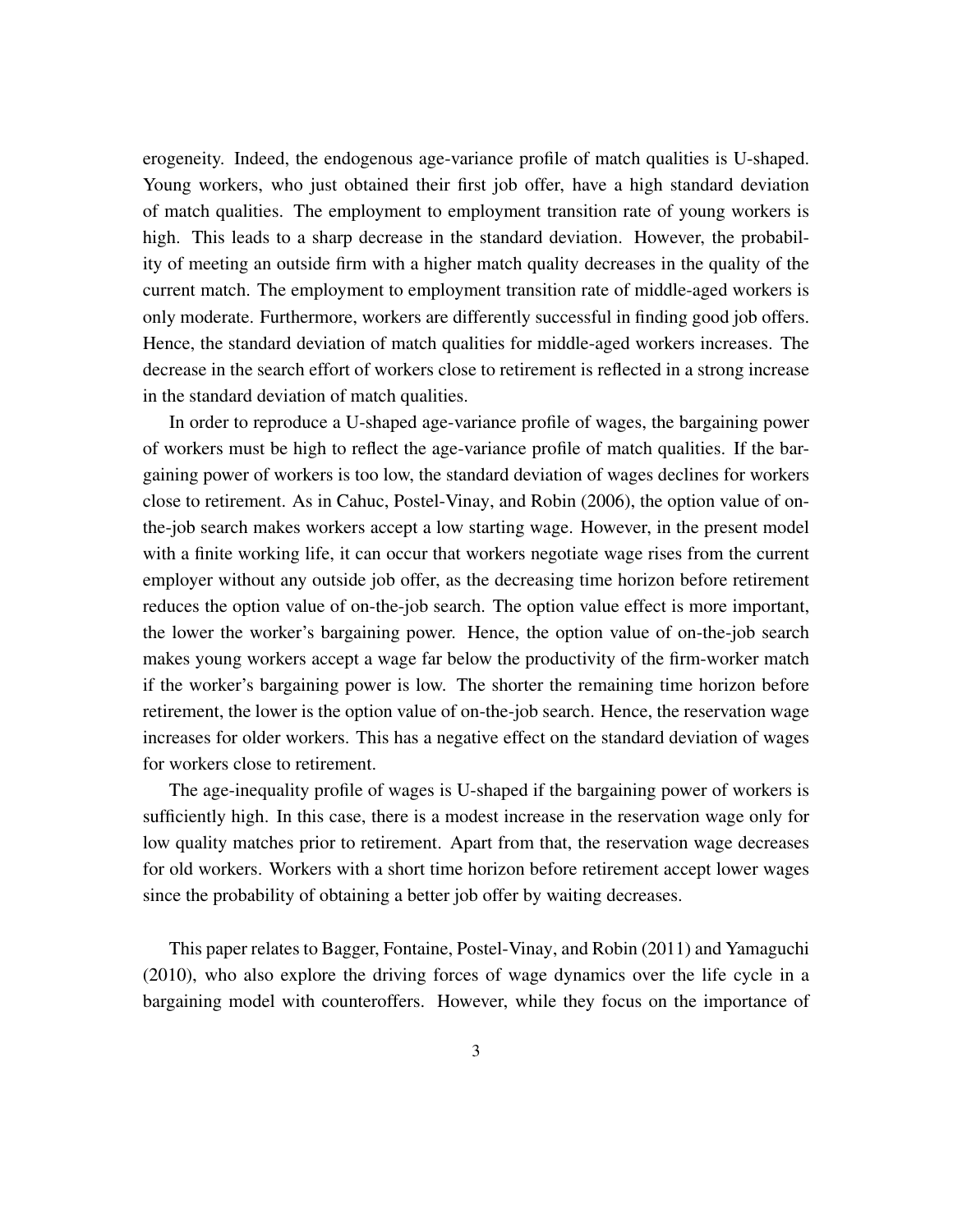job search and human capital accumulation for individual wage growth, I focus on the importance of job search and a finite working life for shaping the age-inequality profile of wages.

A related model with a finite working life and on-the-job search is Menzio, Telyukova, and Visschers (2012). They develop a life cycle model with directed search and human capital accumulation. The model is able to reproduce the empirical age profile of transition rates and the age-wage profile.

Other authors have explored the effect of a finite working life on labor market outcomes within a search theoretic model in which workers can only search when unemployed (Hairault, Sopraseuth, and Langot, 2010; Hahn, 2009; De la Croix, Pierrard, and Sneessens, 2009; Chéron, Hairault, and Langot, 2008). These models can explain the hump-shaped age profile of employment. Without additional assumptions, they imply a decreasing age-wage profile. In order to obtain the empirically observed increasing and concave age-wage profile, Hairault, Sopraseuth, and Langot (2010) calibrate age-specific wage offer distributions. De la Croix, Pierrard, and Sneessens (2009) assume that workers' productivities increase with age and then decrease as workers approach retirement. Chéron, Hairault, and Langot (2008) introduce human capital accumulation into their model.

The paper is organized as follows: Section 2 describes the empirical age profile of wage inequality to be explained using the model framework set out in section 3. In section 4, I simulate the model economy and obtain age profiles of transition rates and age-inequality profiles. Section 5 discusses the mechanisms that shape the age-inequality profile of wages. Section 6 concludes.

## 2 The empirical age profile of wage inequality

This section discusses the empirical age profile of wage inequality. I use the 1996 panel of the US Census' Survey of Income and Program Participation (SIPP), which spans the time period from December 1995 to February 2000.<sup>2</sup> The SIPP contains monthly data on the worker's employment status, earnings, primary job, and information on whether the

<sup>&</sup>lt;sup>2</sup>Data source: Center for Economic and Policy Research. 2012. SIPP Uniform Extracts, Version 2.1.7. Washington, DC.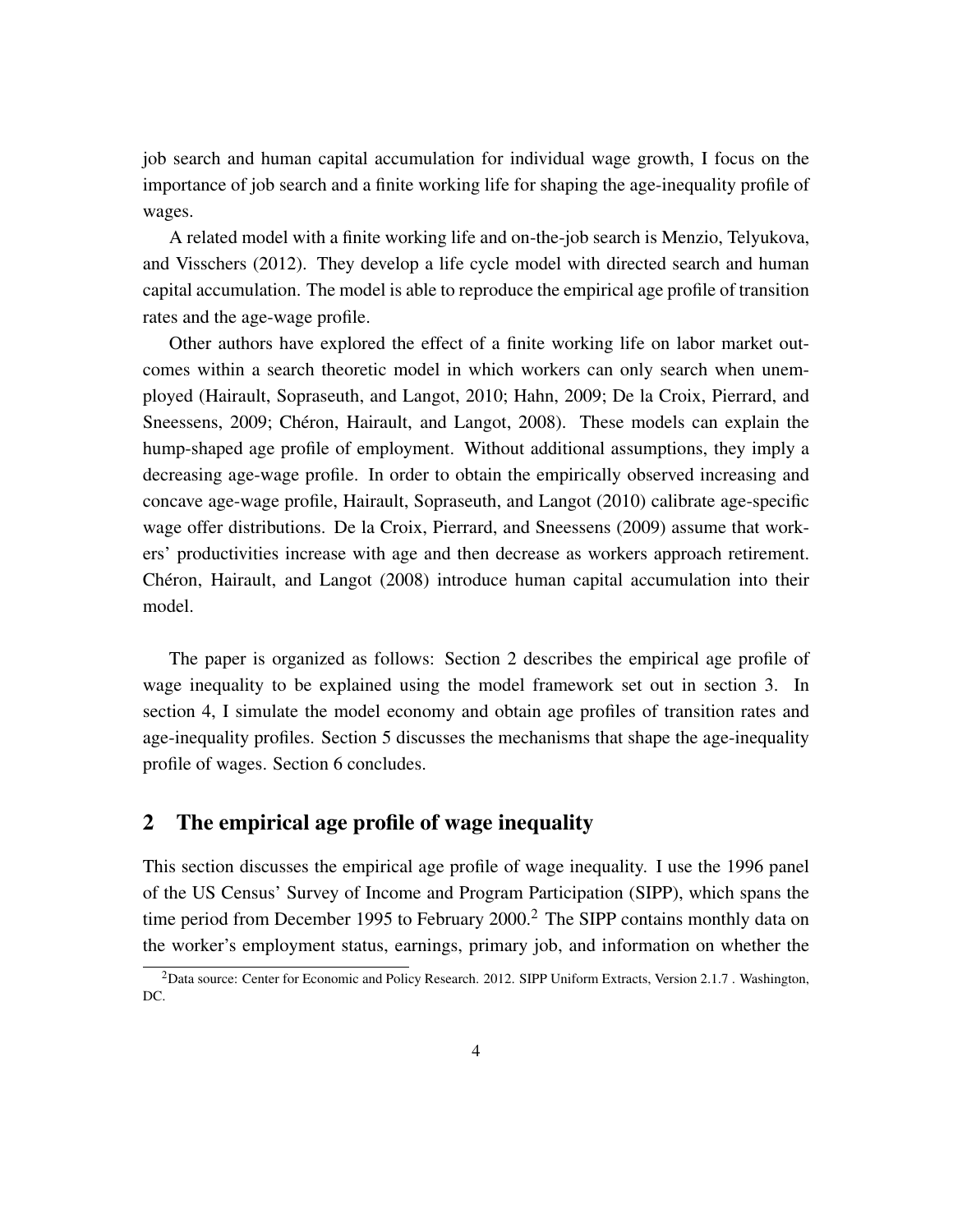worker has changed the employer. I restrict the analysis to a subsample of men between the ages of 18 and 66, who have a high school degree, and do not have any income from self-employment. The data set comprises 11,798 individuals and 302,946 observations.

Residual wages are derived from a fixed-effects regression of log-wages on 13 occupational dummies, a dummy for disabled workers, 8 regional dummies, and 5 dummies for marital status. Time fixed effects are included. The estimated model is

$$
\ln w_{it} = \alpha_i + \beta X_{it} + \varepsilon_{it},
$$

where  $w_{it}$  is monthly earnings of worker *i* in period *t*,  $\alpha_i$  is the unknown intercept for worker *i*,  $\beta$  is a vector of coefficients,  $X_{it}$  is a vector of regressors, and  $\varepsilon_{it}$  is the error term. A description of the regressors and estimation results are presented in Appendix A.

The age-inequality profile is defined by the standard deviation of the residual,  $\hat{\varepsilon}_{it}$ , within each age group. The residual is determined by

$$
\hat{\varepsilon}_{it} = \ln w_{it} - \ln \widehat{w}_{it},
$$

where  $\widehat{\ln w_{it}}$  denotes the prediction of  $\alpha_i + \beta X_{it}$ . Figure 1 shows that the age-inequality profile is U-shaped. This result is robust to several alternative model specifications.<sup>3</sup> The main objective of the model developed in the next section is to provide an explanation of the U-shape.

## 3 A life cycle model with on-the-job search

The labor market is populated by a continuum of competitive firms and a unit mass of risk-neutral workers of different ages  $k = 1, 2, ..., K$ . Time is discrete and the economy is in steady-state. Firms produce a unique multipurpose good, maximize profits, and live forever. Each worker lives a finite life of *K* periods. In steady-state, all workers that leave the labor market at age  $K + 1$  are replaced by unemployed workers of age 1. Hence, the fraction of the population aged *k* is given by *l* for all  $k < K$ .

Firm-worker matches differ in their productivities denoted as  $a_i$  with  $i = 1, ..., n$  and  $a_{j-1} < a_j$ ,  $j = 2, ..., n$ . The probability that a potential match has productivity  $a_i$  is given

 $3A$  similar age-inequality profile is obtained if age, age squared, and/or interaction between occupation and age are included.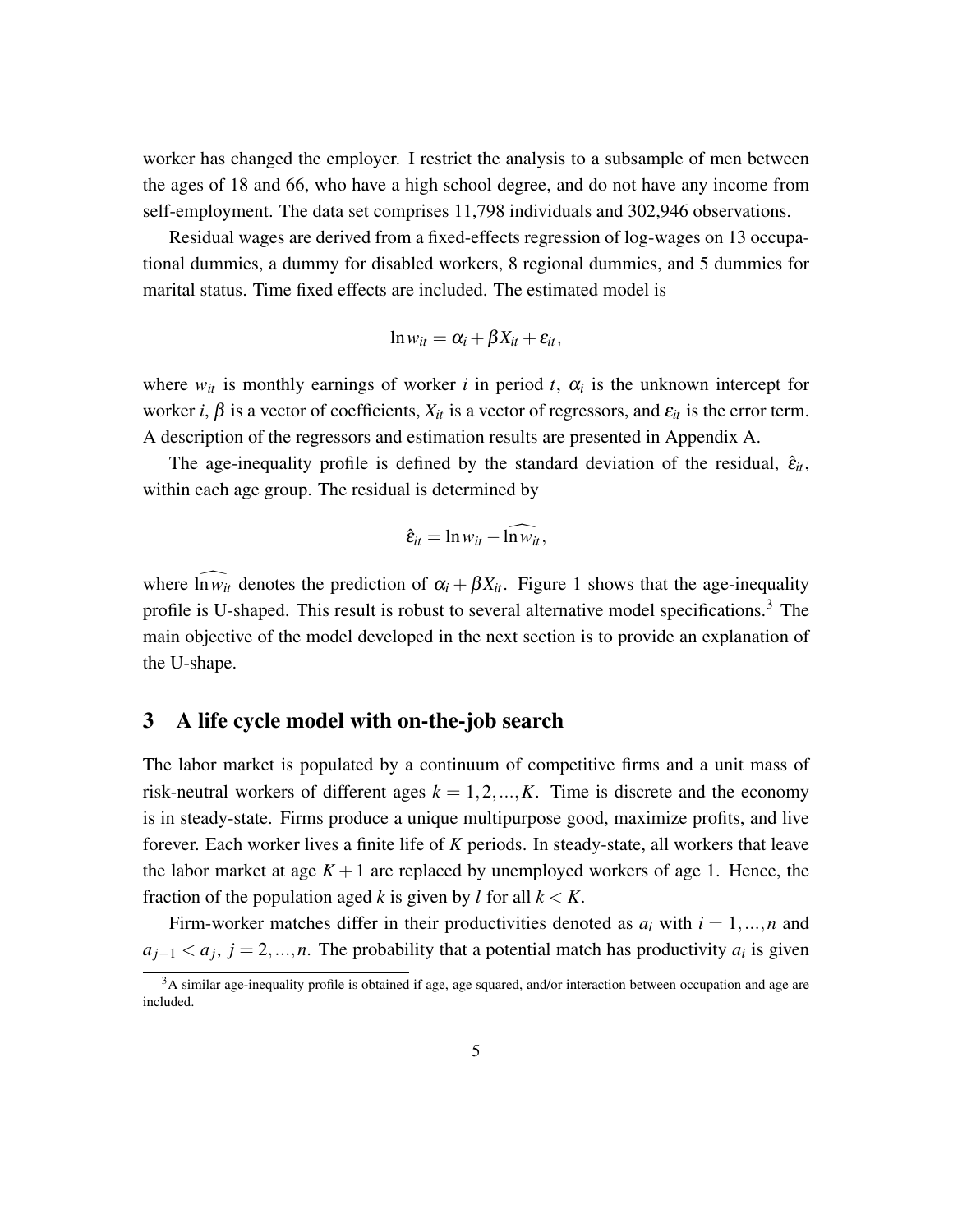by  $p_i$ . The cumulative distribution of potential match qualities is denoted by  $P_i$ . When a firm and a worker meet, the quality of the potential match is revealed. For convenience, I describe a firm that offers a worker a match of quality *a<sup>i</sup>* as a type *i* firm. Output per period in a firm-worker match does not depend on the worker's age and equals the marginal productivity of labor *a<sup>i</sup>* . Unemployed workers receive an income flow of *b<sup>U</sup>* . Workers derive utility from consumption and discount future utility at the factor  $\beta \in (0,1)$ .

Workers search on and off the job. Searching for a job is costly for the worker. The cost of spending an effort *e* on searching is given by a cost function  $c(e)$ , with  $c(0) = 0$ . The cost function is increasing and strictly convex. The offer arrival rate per search effort is  $\lambda > 0$ . The search effort is derived endogenously by the worker's optimizing behavior. The timing of events is as follows. In the beginning of a period, *g*(*k*,*ai*) workers aged *k* are employed at a firm *a<sup>i</sup>* . Each of these firm-worker matches is hit by an exogenous separation shock with probability  $\delta \in [0,1]$ . Workers who become unemployed can immediately search for a new job that starts in the next period. The mass of unemployed workers of age *k* is then

$$
u(k) = l - (1 - \delta) \sum_{j=1}^{n} g(k, a_j).
$$
 (1)

All workers that enter the labor market are unemployed, hence  $u(1) = l$ .

#### 3.1 Wage bargaining

The wage formation rules are based on the bargaining model of Cahuc, Postel-Vinay, and Robin (2006). If an employed worker obtains an outside wage offer, the incumbent employer can counter the outside offer. Workers and employers have complete information over each other's type and over the worker's wage and job offers. Wage contracts specify a wage that can only be renegotiated by mutual agreement. Wage cuts within an employment are not possible. Consider a worker of age *k* employed at a type *i* firm earning wage *w*. When the worker contacts a type *h* firm, the incumbent and the poaching employer compete for the worker. The maximum wage a firm is able to offer equals the match productivity. The worker chooses the firm that offers the highest lifetime utility. The outcome of the bargaining process depends on the productivity of both firms and on the current wage. Three cases can occur. If  $h > i$ , the worker switches to the poaching employer since the type *h* firm will offer the worker a wage that has a higher value than the highest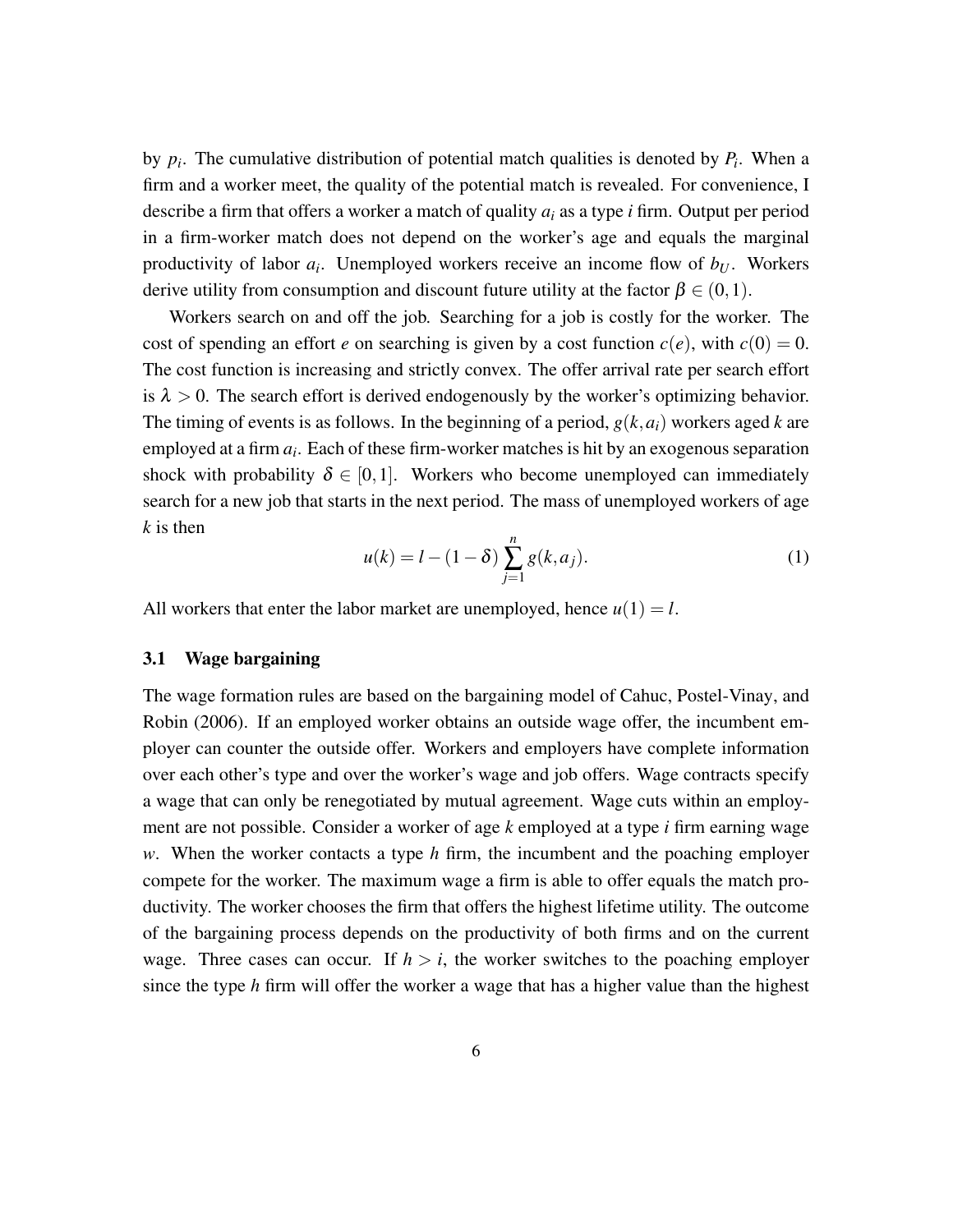wage the type *i* firm can offer. Note that the wage from the new employer can be smaller than *w* as the worker takes into account possible future wage rises. Such a wage cut is possible because of the option value of on-the-job search. An employment within a high productivity match gives the worker a better position for future wage negotiations. If  $h < i$ , the worker stays with the incumbent employer. The worker obtains a wage rise from the incumbent employer if and only if  $i \geq h \geq q(k, w, a_i)$ . If *h* is smaller than the threshold marginal productivity index  $q(k, w, a_i)$ , nothing changes for the worker. Table 1 gives an overview of the bargaining game.  $\phi(k, a_i, a_h)$  denotes the wage that is the outcome of a bargaining game between a type *i* firm and a type *h* firm, with  $h > i$ , and a worker of age *k*.

Table 1: Outcome of the wage bargaining game between a worker earning wage *w*, the incumbent employer of type *i*, and a poaching employer of type *h*

|                              | negotiation outcome                                     |
|------------------------------|---------------------------------------------------------|
| h > i                        | new employer h and a wage $\phi(k, a_i, a_h)$           |
| $i \geq h \geq q(k, w, a_i)$ | wage rise $\phi(k, a_h, a_i) - w$ from current employer |
| $h < q(k, w, a_i)$           | no change                                               |

The mechanisms of wage bargaining discussed so far are the same as in Cahuc, Postel-Vinay, and Robin (2006). However, while they assume that workers have an infinite life, workers leave the labor market at a given age in the present model. A young worker's wage bargain outcome is different than that of a worker close to retirement. The option value of on-the-job search makes workers accept a low starting wage. The shorter the time horizon before retirement, the lower is the option value of on-the-job search. Hence, it can occur that workers negotiate wage rises from the current employer without any outside job offer when they have a credible threat to quit.

Let  $\mathcal{W}(k, w, a_i)$  denote the value of a job to a worker of age *k* earning wage *w* in a match with productivity  $a_i$ . When the two competing firms have productivities *i* and *h* with  $i < h$ , type-*h* firm wins the bargain by offering a wage  $\phi(k, a_i, a_h)$  that is determined by

$$
\mathscr{W}(k,\phi(k,a_i,a_h),a_h) = \mathscr{W}(k,a_i,a_i) + \gamma[\mathscr{W}(k,a_h,a_h) - \mathscr{W}(k,a_i,a_i)],\tag{2}
$$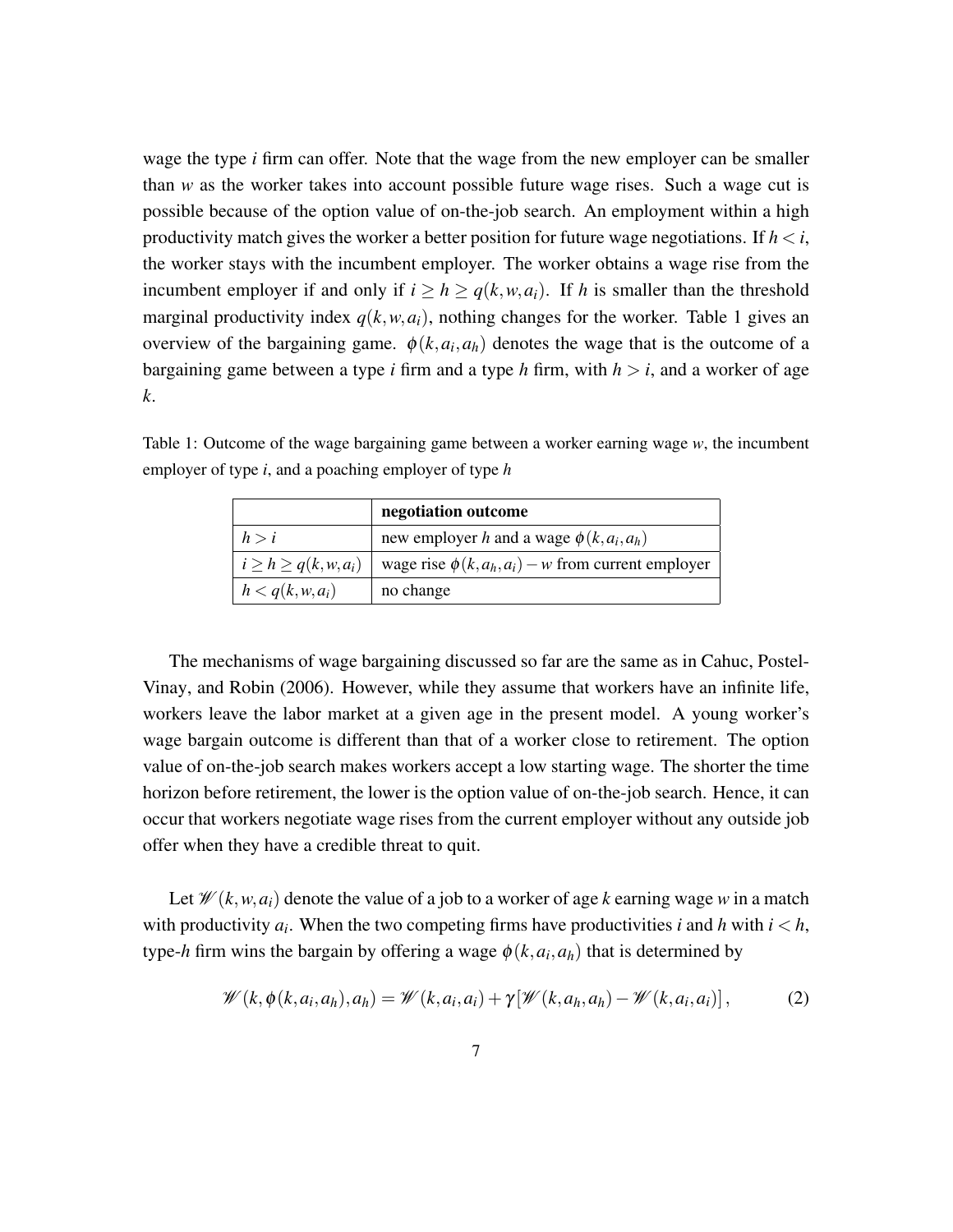where the parameter  $\gamma \in [0,1]$  is the worker's bargaining power. The worker obtains a value  $\mathcal{W}(k, \phi(k, a_i, a_h), a_h)$  that equals his outside option  $\mathcal{W}(k, a_i, a_i)$  - the highest value the lower productivity firm can offer - plus a share  $\gamma$  of the match surplus.

Consider a worker of age *k* earning wage *w* in a type *i* firm. The productivity index of the poaching firm must be at least equal to  $q(k, w, a_i)$  such that the worker obtains a higher lifetime utility in the bargaining game. Hence, the threshold productivity index  $q(k, w, a_i)$ is the lowest index for which

$$
\mathcal{W}(k, w, a_i) < \mathcal{W}(k, a_{q(k, w, a_i)}, a_{q(k, w, a_i)}) + \gamma \left[ \mathcal{W}(k, a_i, a_i) - \mathcal{W}(k, a_{q(k, w, a_i)}, a_{q(k, w, a_i)}) \right] \tag{3}
$$

is fulfilled. It follows that  $q(k, a_i, a_i) = i + 1$ .

The outside option of an unemployed worker aged *k* is the value of unemployment denoted by  $\mathcal{U}(k)$ . A match between an unemployed worker and a type *i* firm is formed if and only if  $\mathcal{W}(k, a_i, a_i) \ge \mathcal{U}(k)$ . Provided this condition is satisfied, the firm offers a wage  $\phi_0(k, a_i)$  that solves

$$
\mathscr{W}(k,\phi_0(k,a_i),a_i) = \mathscr{U}(k) + \gamma[\mathscr{W}(k,a_i,a_i) - \mathscr{U}(k)].
$$
\n(4)

A higher match quality offers the worker more opportunities to obtain wage rises because of possible outside job offers. This option value effect makes wages decrease in match quality. However, the higher the productivity of the firm that wins the bargain, the higher is the match surplus. The higher the worker's bargaining power, the more does the wage reflect the match surplus. The bargaining power effect makes wages increase in match quality. In Cahuc, Postel-Vinay, and Robin (2006), wages decrease in the productivity of the firm that wins the bargain if  $\gamma$  is sufficiently small such that the option value effect dominates. If  $\gamma$  is large enough, the bargaining power effect dominates and wages increase in productivity. There are additional implications in a model with a finite time horizon. The shorter the remaining time horizon before retirement, the lower is the option value of on-the-job search.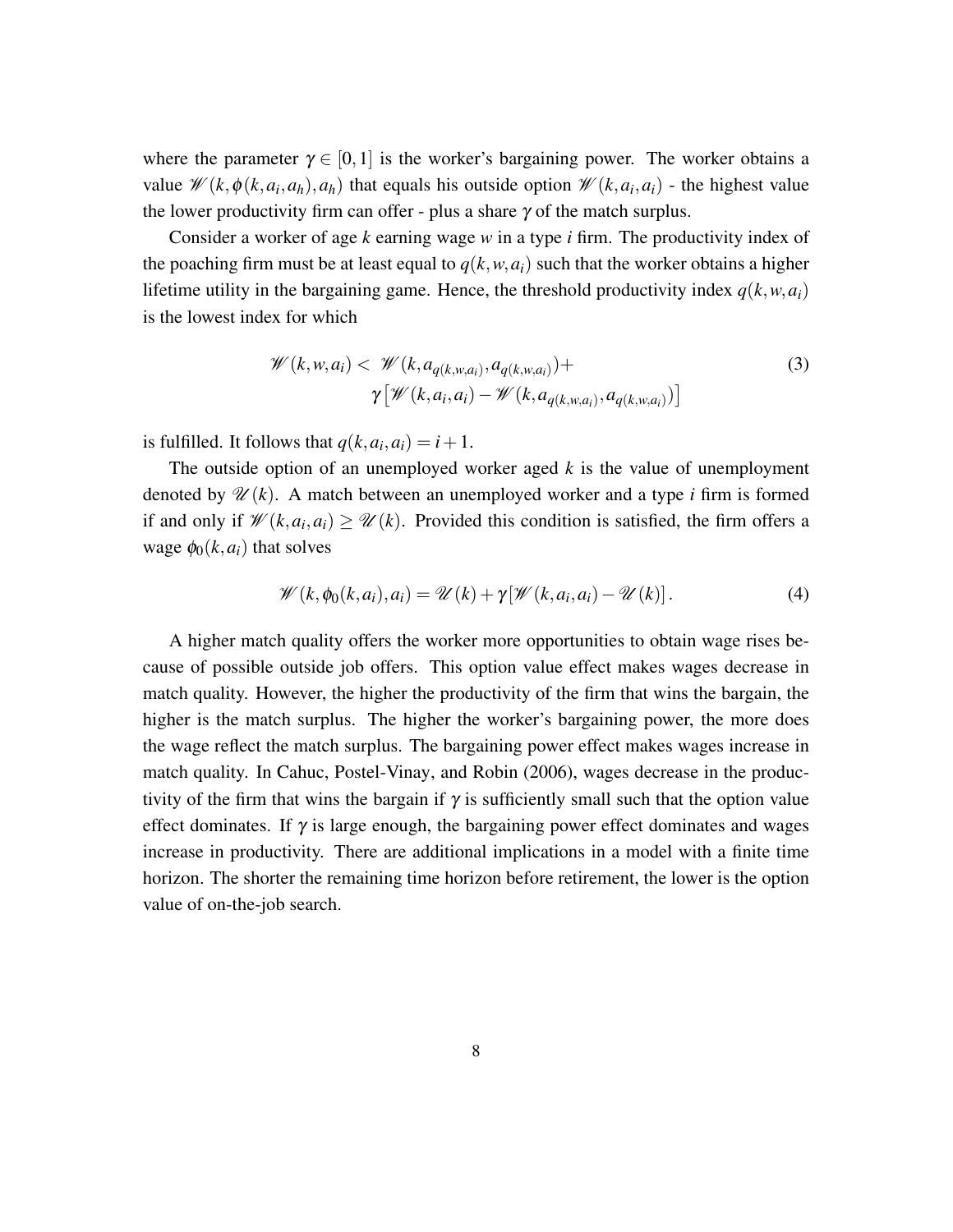#### 3.2 Value functions

Each period, a worker decides how much effort *e* to spend on job search. The problem of an unemployed worker of age  $k < K - 1$  is summarized by

$$
\mathscr{U}(k) = \max_{e \ge 0} \left\{ b_U - c(e) + \beta \left[ \mathscr{U}(k') + (1 - \delta)e\lambda \sum_{j=r(k')}^{n} \left[ \mathscr{W}(k', \phi_0(k', a_j), a_j) - \mathscr{U}(k') \right] p_j \right] \right\},\
$$

where  $k' = k + 1$  and  $r(k')$  is the minimum productivity index of a match that a worker of age  $k'$  accepts. The reservation productivity  $a_{r(k')}$  is the lowest productivity level for which

$$
\mathscr{W}(k, a_{r(k')}, a_{r(k')}) \ge \mathscr{U}(k')
$$

holds. Since unemployed and employed workers face the same search cost function and the same offer arrival rate per search effort, the lowest acceptable match productivity for a worker equals the flow income when unemployed,  $b_U$ . In the remainder of the paper, I set

$$
a_1 = a_{r(k)} = b_U.
$$

Using equation (4), the value of unemployment becomes

$$
\mathscr{U}(k) = \max_{e \ge 0} \left\{ b_U - c(e) + \beta \left[ \mathscr{U}(k') \right. \\ \left. + (1 - \delta)e\lambda \gamma \sum_{j=1}^n \left[ \mathscr{W}(k', a_j, a_j) - \mathscr{U}(k') \right] p_j \right] \right\}.
$$
\n(5)

The optimal search effort of an unemployed worker aged  $k$ ,  $e_U(k)$ , is the solution to the first order condition (FOC) of the maximization problem

$$
c'[e_U(k)] = \beta(1-\delta)\lambda\gamma\sum_{j=1}^n \left[\mathscr{W}(k',a_j,a_j) - \mathscr{U}(k')\right]p_j.
$$
 (6)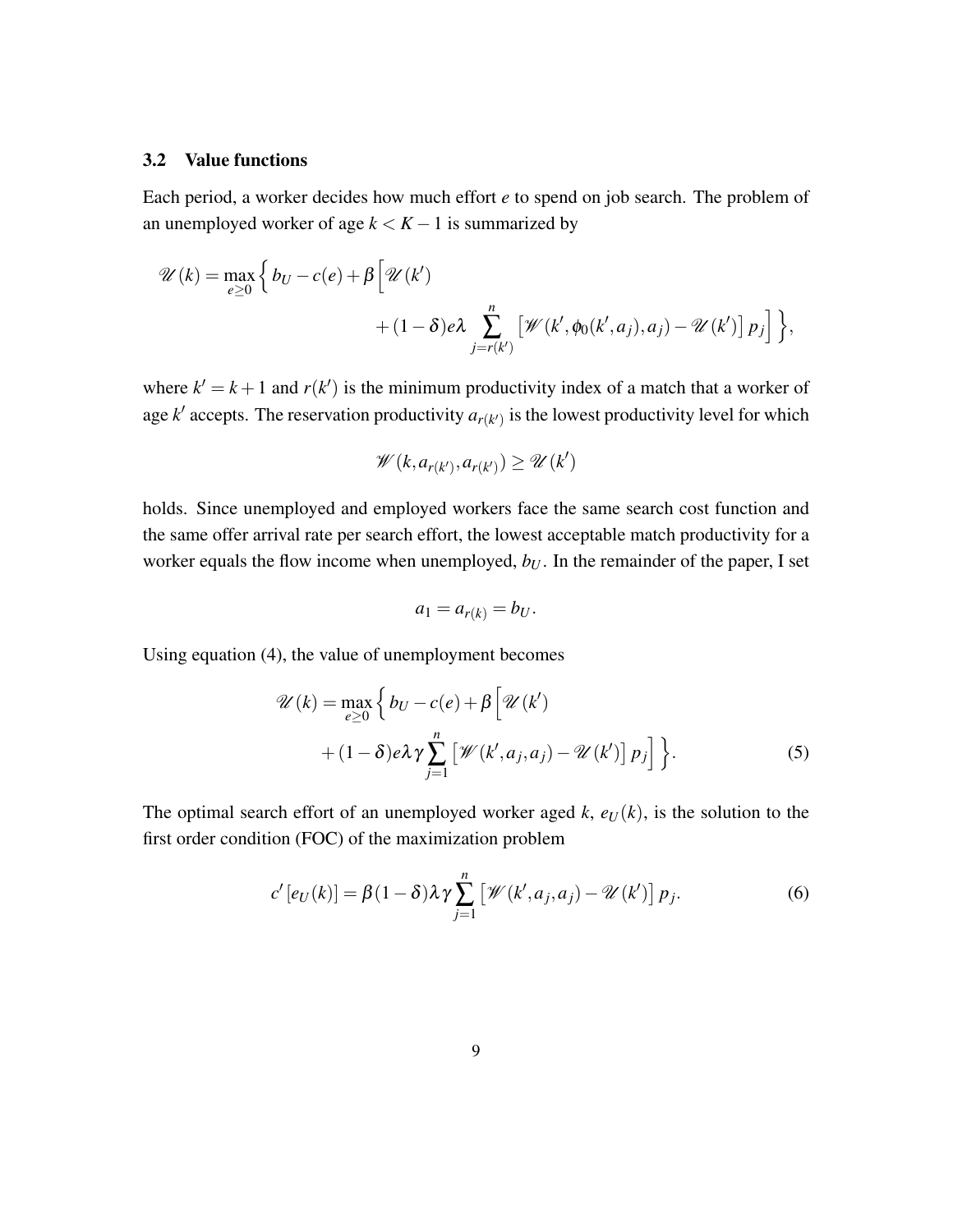The value of a job to a worker of age *k* < *K*−1 earning wage *w* in a match with productivity *ai* is derived as follows:

$$
\mathcal{W}(k, w, a_i) = \max_{e \ge 0} \left\{ w - c(e) + \beta \left[ \delta \mathcal{U}(k') + (1 - \delta) \left[ \left( 1 - e\lambda [1 - P_{q(k', w, a_i) - 1}] \right) \right) \max \left\{ \mathcal{W}(k', w, a_i), \mathcal{U}(k') + \gamma [\mathcal{W}(k', a_i, a_i) - \mathcal{U}(k')] \right\} \right\}
$$
\n
$$
+ e\lambda \sum_{j=q(k', w, a_i)}^{i} \left( \mathcal{W}(k', a_j, a_j) + \gamma [\mathcal{W}(k', a_i, a_i) - \mathcal{W}(k', a_j, a_j)] \right) p_j
$$
\n
$$
+ e\lambda \sum_{j=i+1}^{n} \left( \mathcal{W}(k', a_i, a_i) + \gamma [\mathcal{W}(k', a_j, a_j) - \mathcal{W}(k', a_i, a_i)] \right) p_j
$$
\n(7)

The worker's value is the current wage minus search costs plus the discounted continuation value. The worker becomes unemployed and earns a value  $\mathcal{U}(k')$  with probability  $\delta$ . The employed worker does not meet an outside firm that has a productivity larger than  $a_{q(k',w,a_i)-1}$  with probability  $1 - e\lambda(1 - P_{q(k',w,a_i)-1})$ . In this case the worker stays in his current match. As the option value of on-the-job search decreases with age, the worker renegotiates the wage if  $\mathcal{W}(k', w, a_i)$  becomes smaller than  $\mathcal{U}(k') + \gamma[\mathcal{W}(k', a_i, a_i) - \mathcal{U}(k')]$ . If the worker meets an outside firm with lower productivity than  $a_i$  but above  $a_{q(k',w,a_i)-1}$ , she expects a wage rise from the incumbent employer and a bargain outcome with value  $\Sigma^i_i$  $\mathcal{W}_{j=q(k',w,a_i)}^i(\mathcal{W}(k',a_j,a_j)+\gamma[\mathcal{W}(k',a_i,a_i)-\mathcal{W}(k',a_j,a_j)]\)p_j$ . If the worker meets an outside firm with match productivity larger than  $a_i$ , he switches to the poaching firm and expects a value  $\sum_{j=i+1}^{n} (\mathcal{W}(k', a_i, a_i) + \gamma [\mathcal{W}(k', a_j, a_j) - \mathcal{W}(k', a_i, a_i)] ) p_j$ . Let  $e_W(k, w, a_i)$ denote the optimal search effort of a worker earning wage *w* at a type-*i* firm. The optimal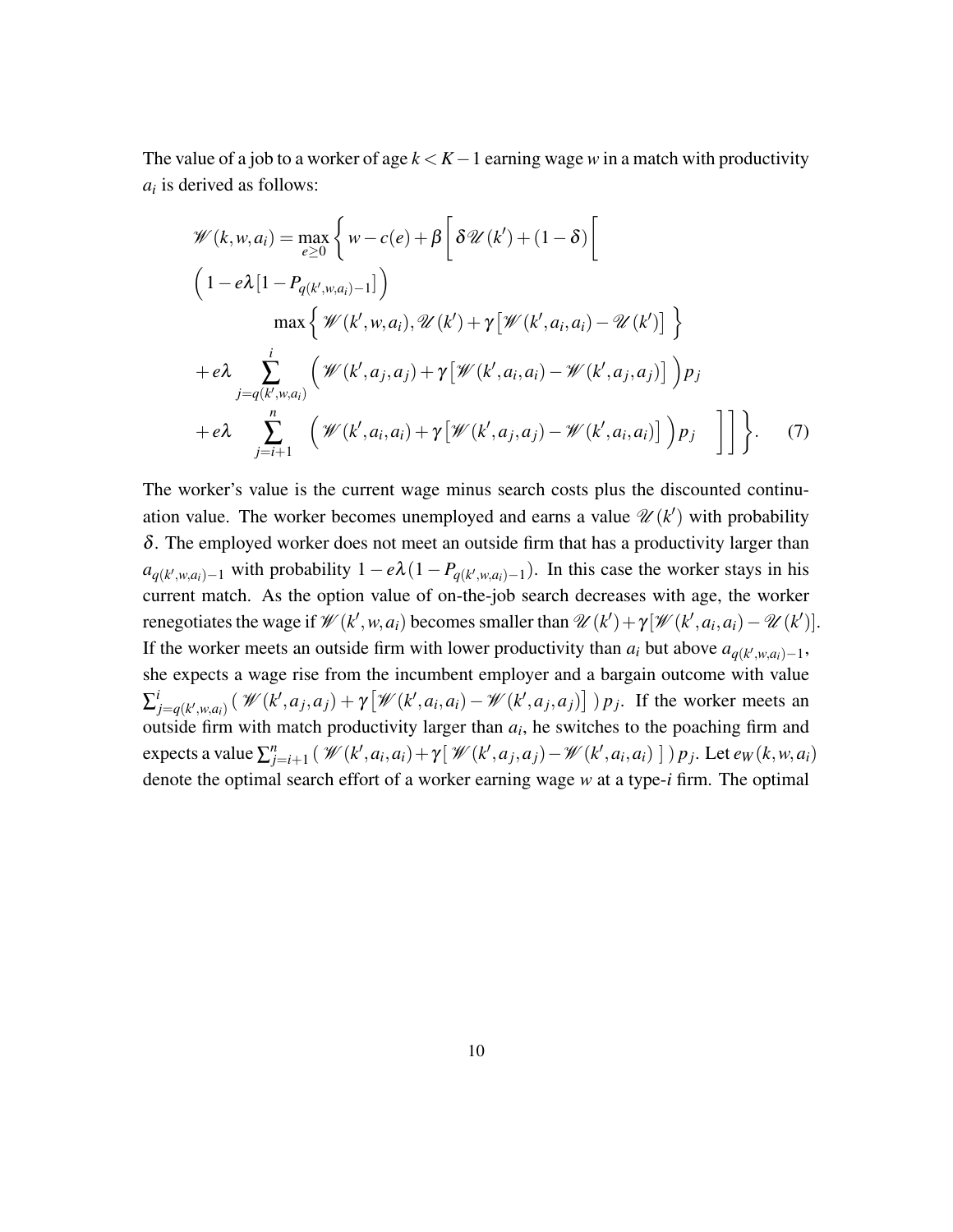search effort is the solution to the FOC

$$
c'[e_W(k, w, a_i)] = \beta(1 - \delta)\lambda \left( \sum_{j=q(k', w, a_i)}^{i} \left[ (1 - \gamma) \mathcal{W}(k', a_j, a_j) + \gamma \mathcal{W}(k', a_i, a_i) \right] p_j + \sum_{j=i+1}^{n} \left[ (1 - \gamma) \mathcal{W}(k', a_i, a_i) + \gamma \mathcal{W}(k', a_j, a_j) \right] p_j - (1 - P_{q(k', w, a_i) - 1}) \max \left\{ \mathcal{W}(k', w, a_i), \mathcal{U}(k') + \gamma \left[ \mathcal{W}(k', a_i, a_i) - \mathcal{U}(k') \right] \right\} \right).
$$
\n(8)

Let  $\mathcal{R}(K)$  be the value of retirement.<sup>4</sup> A worker aged  $K - 1$  faces the following values:

$$
\mathscr{U}(K-1) = b_U + \beta \mathscr{R}(K) \tag{9}
$$

$$
\mathscr{W}(K-1, w, a_i) = w + \beta \mathscr{R}(K) \tag{10}
$$

#### 3.3 Steady-state labor market flows

The labor market dynamics lead to the following distribution of workers across employment states. Let  $g(k, w, a_i)$  be the fraction of the population aged k, earning wage w, and being employed at a type *i* firm. The fraction of the population aged *k* being employed at a type *i* firm is given by  $g(k, a_i) = \int g(k, w, a_i) dw$ . The fraction of the population aged k' being employed at a type *i* firm is made up of the pool of unemployed workers that form a match with a type *i* firm, the workers that are recruited out of lower productivity jobs, and the workers that have stayed in a type *i* match:

$$
g(k', a_i) = e_U(k)\lambda u(k)p_i
$$
  
+  $(1 - \delta)\lambda p_i \sum_{j=1}^{i-1} \int e_W(k, w, a_j)g(k, w, a_j)dw$   
+  $(1 - \delta) \int [1 - e_W(k, w, a_i)\lambda(1 - P_i)]g(k, w, a_i)dw.$  (11)

<sup>&</sup>lt;sup>4</sup>The value of  $\mathcal{R}(K)$  has an effect only on the scale of the value functions but not on equilibrium wages or search efforts.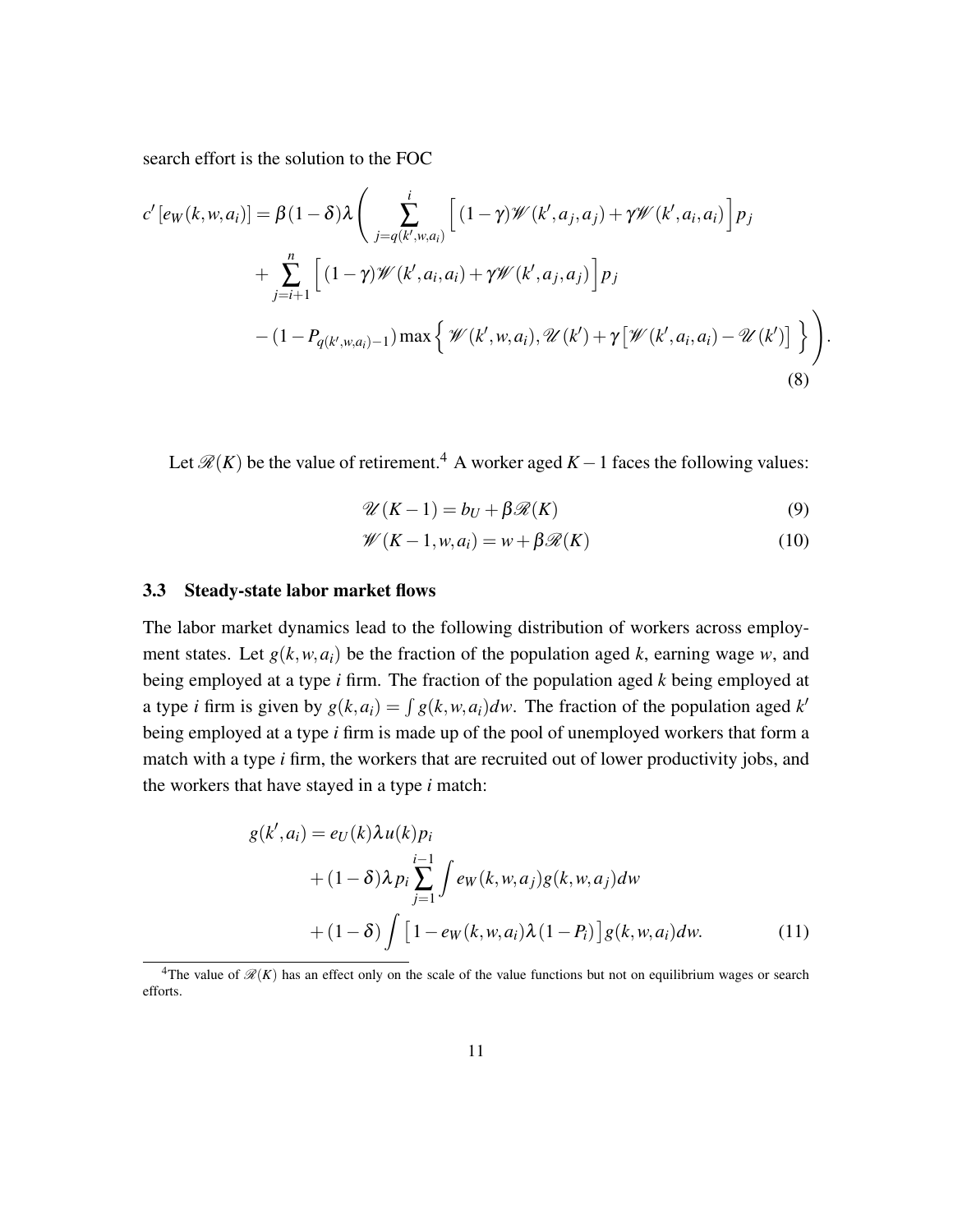#### 3.4 Wage distribution

Let  $G(w|k, a_i)$  be the cumulative distribution of wages conditional on age and productivity. The maximum wage a type *i* firm can offer is *a<sup>i</sup>* . Hence

$$
G(a_i|k, a_i) = 1.
$$

All newborns are unemployed. Employed workers aged  $k = 2$  earn a wage  $\phi_0(2, a_i)$  since they were hired out of unemployment and have not yet searched on-the-job. The cumulative distribution of wages conditional on age and productivity for workers of age  $k' \geq 3$  is determined by

$$
G(w|k', a_i) = I_{w \ge \phi_0(k', a_i)} \left\{ e_U(k) \lambda u(k) p_i + (1 - \delta) \lambda p_i \sum_{j=1}^{q(k', w, a_i) - 2} \int e_W(k, \tilde{w}, a_j) g(k, \tilde{w}, a_j) d\tilde{w} + (1 - \delta) \int^w \left[ 1 - e_W(k, \tilde{w}, a_i) \lambda (1 - P_{q(k', w, a_i) - 1}) \right] g(k, \tilde{w}, a_i) d\tilde{w} \right\}
$$
  
\n
$$
/g(k', a_i), \qquad (12)
$$

where  $I_{w \ge \phi_0(k',a_i)}$  is a dummy variable equal to 1 if  $w \ge \phi_0(k',a_i)$  and 0 otherwise. The conditional cumulative distribution of wages  $G(w|k', a_i)$  is the sum of unemployed workers with reservation wage  $\phi_0(k', a_i) \leq w$  who meet a type *i* firm, workers that switch from a lower productivity firm to a type *i* firm for a wage  $\leq w$ , and workers that stay in their current match of type *i* who do not earn a wage larger than *w*. Workers are only willing to switch to a type *i* firm for a wage  $\leq w$  if the match productivity of the current employment is smaller than  $q(k', w, a_i)$ <sup>5</sup>. The cumulative distribution of wages conditional on age is determined by

$$
G(w|k) = \frac{\sum_{j=1}^{n} G(w|k, a_j)g(k, a_j)}{g(k)}.
$$
\n(13)

### 3.5 Equilibrium

#### A *stationary equilibrium* consists of

<sup>&</sup>lt;sup>5</sup>The index above the summation sign in equation (12) is set equal to  $q(k', w, a_i) - 2$  such that the equation fulfills  $G(a_i|k', a_i) = 1$  and equation (11).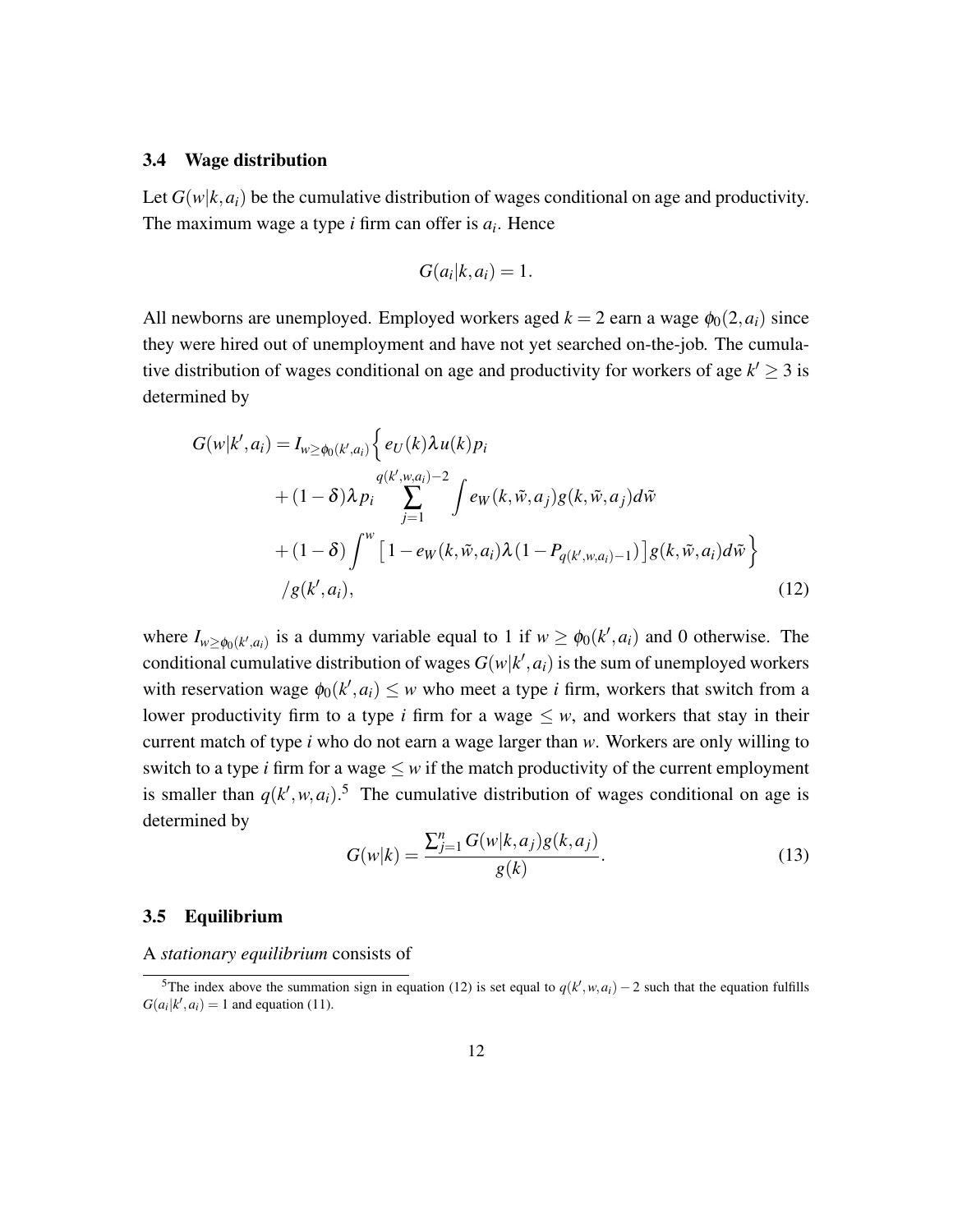- a constant mass of employed workers  $g(k, a_i)$
- a constant mass of unemployed workers  $u(k)$
- the optimal search efforts  $e_U(k)$  and  $e_W(k, w, a_i)$
- wages  $\phi(k, a_i, a_h)$  and  $\phi_0(k, a_i)$
- the cumulative distribution functions of wages conditional on age and productivity  $G(w|k, a_i),$

for all combinations of age  $k < K$  and match productivities  $a_i$ , given an exogenous productivity distribution, a constant mass of new workers of age  $k = 1$ , and the value of retirement  $\mathscr{R}(K)$ .

## 4 A quantitative analysis

In this section, I derive the equilibrium life cycle profiles of the unemployment to employment transition rate, the employment to employment transition rate and the wage distribution by simulating the model economy. In order to match the model economy to the data, I take into account labor market transitions that are exogenous to the model.

The definition of employment states and transition rates derived from the SIPP data follows Menzio, Telyukova, and Visschers (2012). A worker is assigned an employer based on his primary job where he worked the most hours. A worker is not in the labor force (N) if she reports having no job, not looking for work, and not being on layoff. A worker is unemployed (U) if she reports having no job and looking for work or being on layoff. A worker is employed (E) if she reports having a job and being either on layoff or not and absent without pay or not. A worker is in the labor force (L) if he is either employed or unemployed. The unemployment to employment transition (UE) rate is defined as the number of workers that experience a transition from unemployment to employment in a given month divided by the number of unemployed workers at the beginning of the month. The other transition rates are defined analogously.<sup>6</sup>

<sup>&</sup>lt;sup>6</sup>I use a similar data selection as Menzio, Telyukova, and Visschers (2012). Their transition rates differ slightly from those that I obtain because they do not consider any individuals who flow in and out of retirement before the measured age.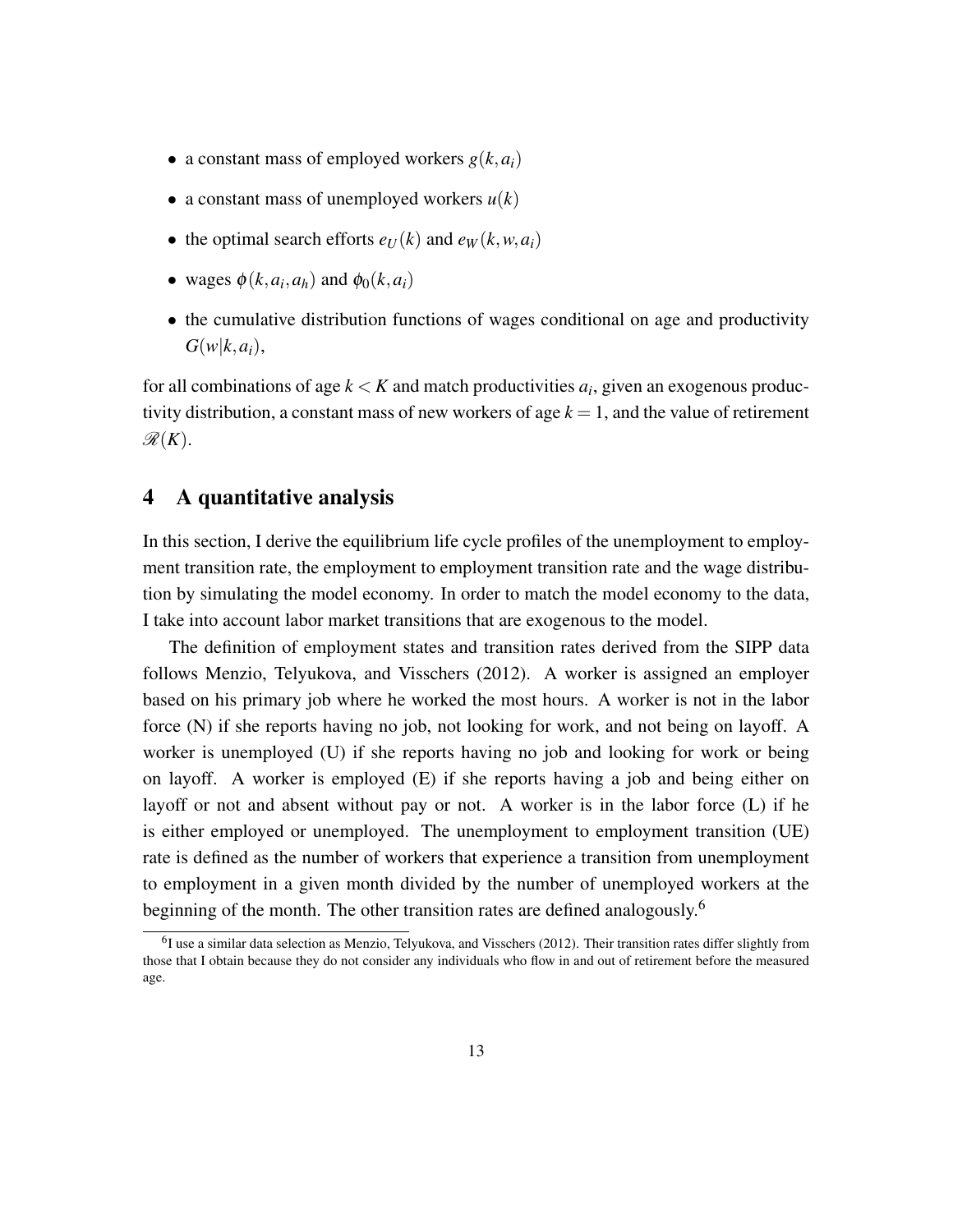Up to now, I have assumed that the job destruction rate is the same for each age group. However, the empirical rate at which employed workers become unemployed is decreasing with age (see Figure 2). In the following, the now age dependent job destruction rate is given by the empirical smoothed EU rate. The data further shows that there are workers who flow in and out of the labor market across all age groups (see Figures 3 to 5). These transitions influence the wage distribution and are therefore introduced into the model. Figure 6 shows how these labor market dynamics enter the model simulation. Simulation details are provided in Appendix B.

#### 4.1 Calibration

One period in the simulation refers to one month. I therefore set the discount factor  $\beta =$ 0.9967. Workers retire after 49 years in the labor market, i.e.  $K = 588$ . The distribution of match qualities is Weibull with scale parameter  $\phi$  and shape parameter  $\tau$ . The number of grid points is  $n = 40$ , and  $a_n = 4.5$ . The cost of spending an effort *e* on searching is given by the quadratic cost function<sup>7</sup>

$$
c(e)=ce^2.
$$

I set  $c = 0.5$ .<sup>8</sup> The parameters  $\gamma$ ,  $\lambda$ ,  $\phi$ ,  $\tau$ , and  $a_1 (= b_U)$  are chosen such that they minimize the distance between simulated moments and corresponding moments obtained from the SIPP 1996 panel. I use 100 estimation targets: the standard deviation of residual wages within each age group (49 targets), the EE rate within each age group (49 targets), the average UE rate (1 target), and the ratio of the 5*th* percentile to the 95*th* percentile of the wage distribution (1 target). I do not use the life cycle profile of the UE rate as a target but only the average UE rate as the UE rate does not correspond exactly to the UE rate of the model economy. That is because the data contains individuals who directly flow from non-employment to employment, which cannot happen in the model environment. The estimate of the vector of structural parameters  $\theta = (\gamma, \lambda, \phi, \tau, a_1)$  minimizes

$$
(Gd - Gs(\theta))' \times I \times (Gd - Gs(\theta)),
$$
\n(14)

<sup>&</sup>lt;sup>7</sup>Christensen, Lentz, Mortensen, Neumann, and Werwatz (2005) estimate a model with on-the-job search in which the search effort is endogenous and the offer arrival rate per search effort is the same for employed and unemployed workers. Their results support a quadratic cost of search function.

<sup>&</sup>lt;sup>8</sup>One can either set an arbitrary value to *c* and then calibrate the parameter  $\lambda$  or the other way around.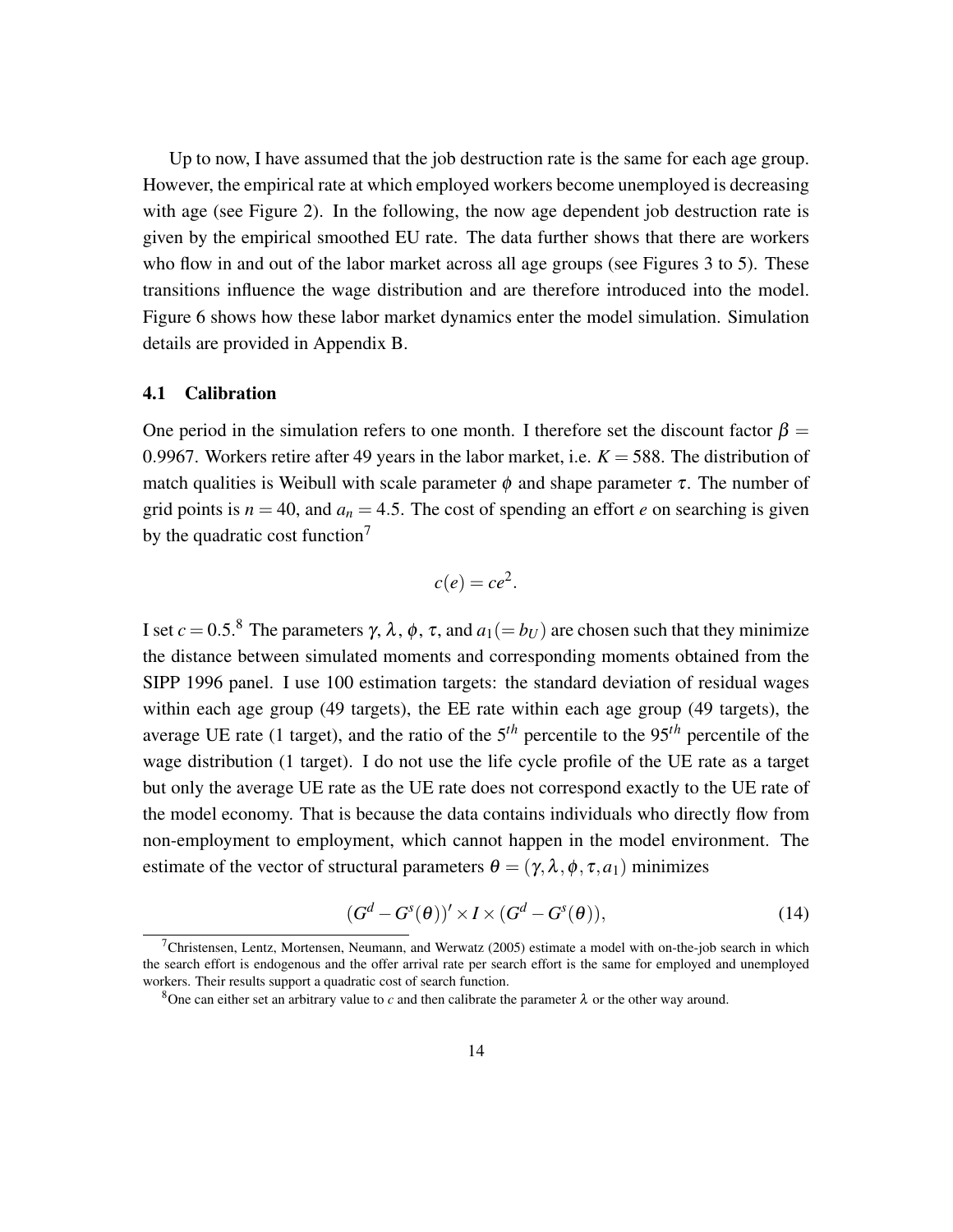where  $G^d$  is a 100  $\times$  1 vector containing the target moments from the data,  $G^s$  is a 100  $\times$  1 vector of moments produced from model simulation, and *I* is a  $100 \times 100$  identity matrix. Table 2 contains the calibration targets and table 3 the estimated parameters.

| Table 2: Calibration                           |        |          |  |  |
|------------------------------------------------|--------|----------|--|--|
| Calibration target                             | Data   | Model    |  |  |
| St.d. of residual wages within each age group  |        | Figure 9 |  |  |
| EE rate within each age group                  |        | Figure 8 |  |  |
| Average UE rate                                | 0.1998 | 0.2315   |  |  |
| $5th$ percentile / 95 <sup>th</sup> percentile | 0.0958 | 0.0887   |  |  |
|                                                |        |          |  |  |

| Table 3: Point Estimates             |           |          |  |  |
|--------------------------------------|-----------|----------|--|--|
| Description                          | Parameter | Estimate |  |  |
| Workers' bargaining power            | ν         | 0.6635   |  |  |
| Offer arrival rate per search effort | λ         | 0.1495   |  |  |
| Shape parameter                      | Φ         | 1.8775   |  |  |
| Scale parameter                      | τ         | 1.0955   |  |  |
| Lowest productivity                  | $a_1$     | 0.0507   |  |  |

### 4.2 Life cycle profiles

Figure 7 displays the life cycle profile of the model UE rate. The UE rate remains relatively constant until a few years before retirement, then declines dramatically as workers reduce their search effort substantially when they approach the retirement age. Searching for a job is costly and the expected value of a job offer is small for workers close to retirement. The UE rate slightly increases for young and middle-aged workers because the job destruction rate decreases with age and this has a positive effect on the value of a job. The UE rate seems to be too high compared to the empirical rate. Because there exist NE transitions in the data, the pool of job searchers without a job is different than the number of workers that are counted as unemployed workers in the dataset.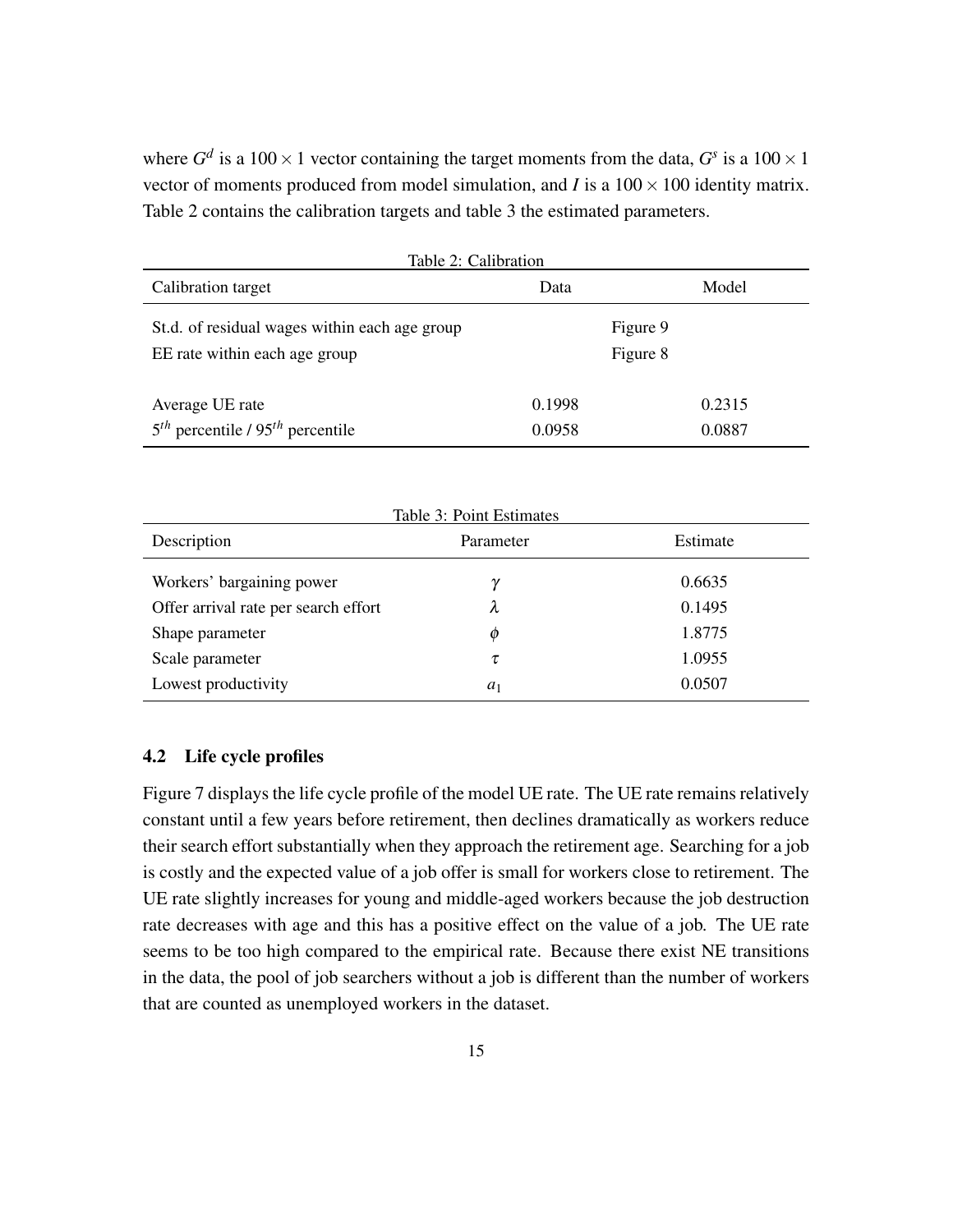The life cycle profile of the EE rate decreases with age (see Figure 8). The decreasing EE age profile can be explained by the longer search history of older workers who are on average employed in higher quality matches. The probability of obtaining a higher quality outside job offer decreases in the quality of the current match. The EE rate approaches zero for workers close to retirement because these workers reduce the search effort substantially. The simulated EE rate matches the empirical one well. Compared with the data, the EE rate obtained from the simulation declines sharply for old workers as all workers retire at the same age in the model economy.

Let us turn to the standard deviation of wages illustrated in Figure 9. The age-inequality profile of wages is U-shaped. The age-inequality profile falls sharply for young workers because the EE rate is high for this age group and workers are gradually matched to better jobs. However, better job offers become less frequent for workers in a high quality match. The EE rate is only moderate for middle-aged and old workers. Hence, workers in low productivity jobs move more slowly to higher productivity jobs. Furthermore, workers are differently successful in finding good job offers. The standard deviation of match qualities increases. The sharp decrease in the EE rate for old workers is reflected in the sharp increase in the standard deviation of this age group.

Figure 10 shows that the age profile of the unemployment rate is U-shaped in the model. It is decreasing for young workers, since workers are initially unemployed and gradually matched to their first jobs. It is increasing for older workers because workers close to retirement reduce their search effort substantially and therefore have a higher probability of remaining unemployed.

## 5 Discussion

The age-inequality profile of wages is U-shaped if the bargaining power of workers is sufficiently high. If the bargaining power of workers is smaller than  $\gamma = 0.6$ , the standard deviation of wages sharply decreases for old workers (see Figures 12 and 11). The bargaining power parameter has an effect on the age-inequality profile of wages through the worker's reservation wage. When  $\gamma$  is smaller or equal to 0.6, the reservation wage increases with age when the worker approaches retirement. Hence, the lowest bound of the wage distribution is increased. This has a negative effect on the standard deviation of wages. The reservation wage reflects the role of the option value of on the job search when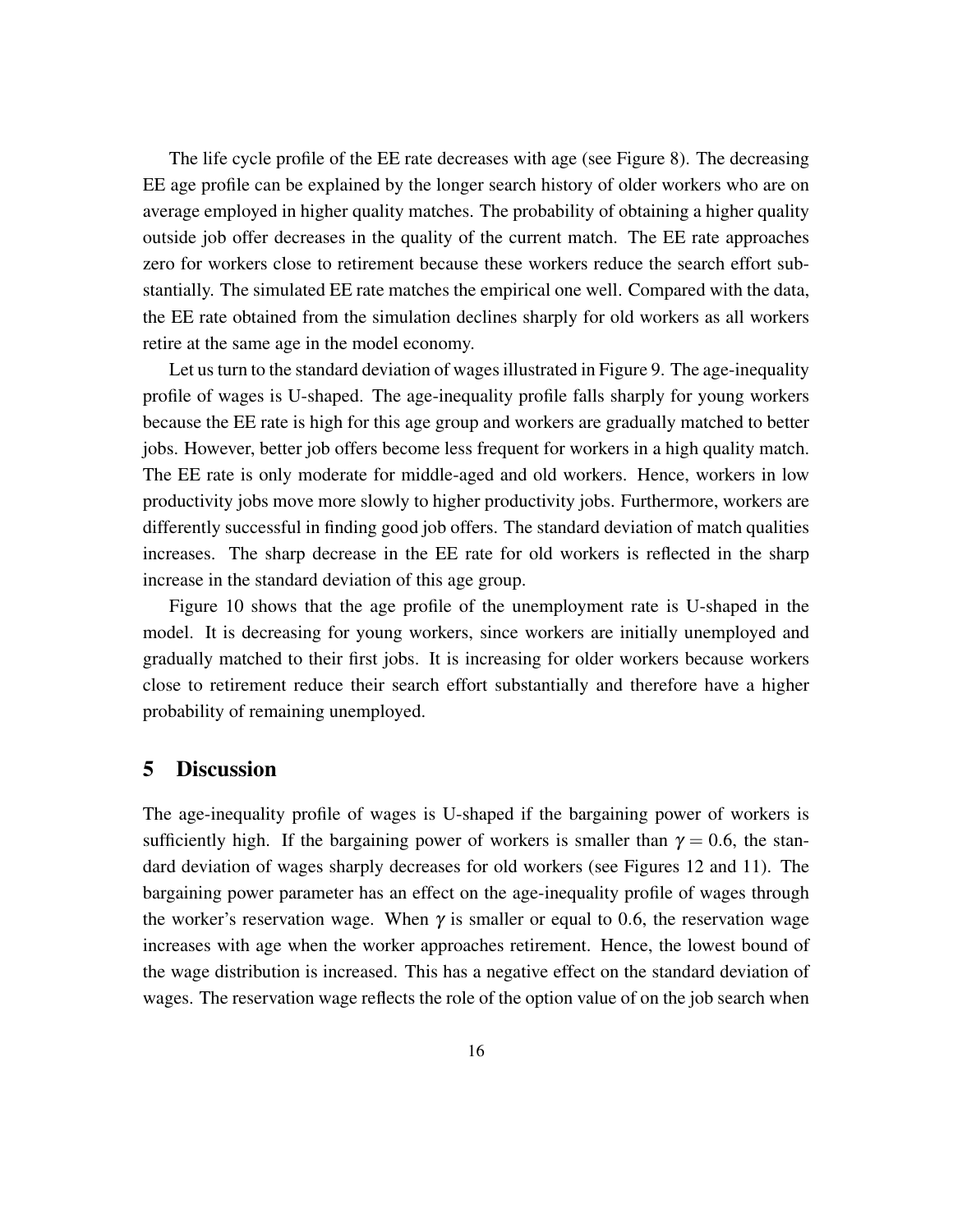the worker's life is finite. The importance of the option value effect is lower the higher the worker's bargaining power. Hence, the reservation wage increases in the worker's bargaining power. Because of the option value of on-the-job search, workers accept a wage far below the productivity of the firm-worker match. The shorter the time horizon before retirement, the lower is the option value of on-the-job search. Hence, if the bargaining power parameter  $γ$  is sufficiently small, the reservation wage increases for old workers. When the bargaining power parameter is larger than 0.6 and the match quality is relatively high, the decreasing time horizon has the opposite effect on wages. Old workers accept lower wages since the probability of obtaining a better job offer by waiting decreases.

Figures 13 and 14 compare the age-wage profiles of the model economy with the empirical one. The age-wage profile in the US economy is concave.<sup>9</sup> Average wages increase with age for young and middle-aged workers. They decrease with age a few years before retirement. The worker's bargaining power must be sufficiently high such that the present model reproduces a concave age-wage profile. Because workers are gradually matched to better jobs, the average match quality and the average wage in the model economy increase with age. It increases at a decreasing rate because job offers from higher quality matches become less probable the higher the productivity of a match. All workers recruited out of unemployment who have not obtained any outside offer, have the same distribution of match productivities with a low average match quality independent of age. Because the search effort decreases sharply before retirement, a large fraction of the workers in low quality matches does not move to higher quality matches. Hence, the average match quality decreases some years prior to retirement. When the worker's bargaining power  $\gamma$  is high, the age-wage profile is similar to the age-match productivity profile and depicts the empirically observed concave age-wage profile. When  $\gamma$  is low, the above explained increase of the reservation wage has a positive effect on the average wage prior to retirement.

When the bargaining power parameter is chosen to match the empirically supported U-shape of the age-inequality profile of wages and the concave age-wage profile, it must be rather high (roughly 0.7) in this model environment. This is in contrast to Cahuc, Postel-Vinay, and Robin (2006) who find for French data, that the bargaining power of workers is rather low. In their model in which workers have an infinite working life,  $\gamma$  lies between 0 and 0.35. An exception is the high value of  $\gamma = 0.98$  for high skilled workers

<sup>9</sup>A concave age-wage profile can be found in several empirical studies including Kambourov and Manovskii (2009) and Mincer (1974).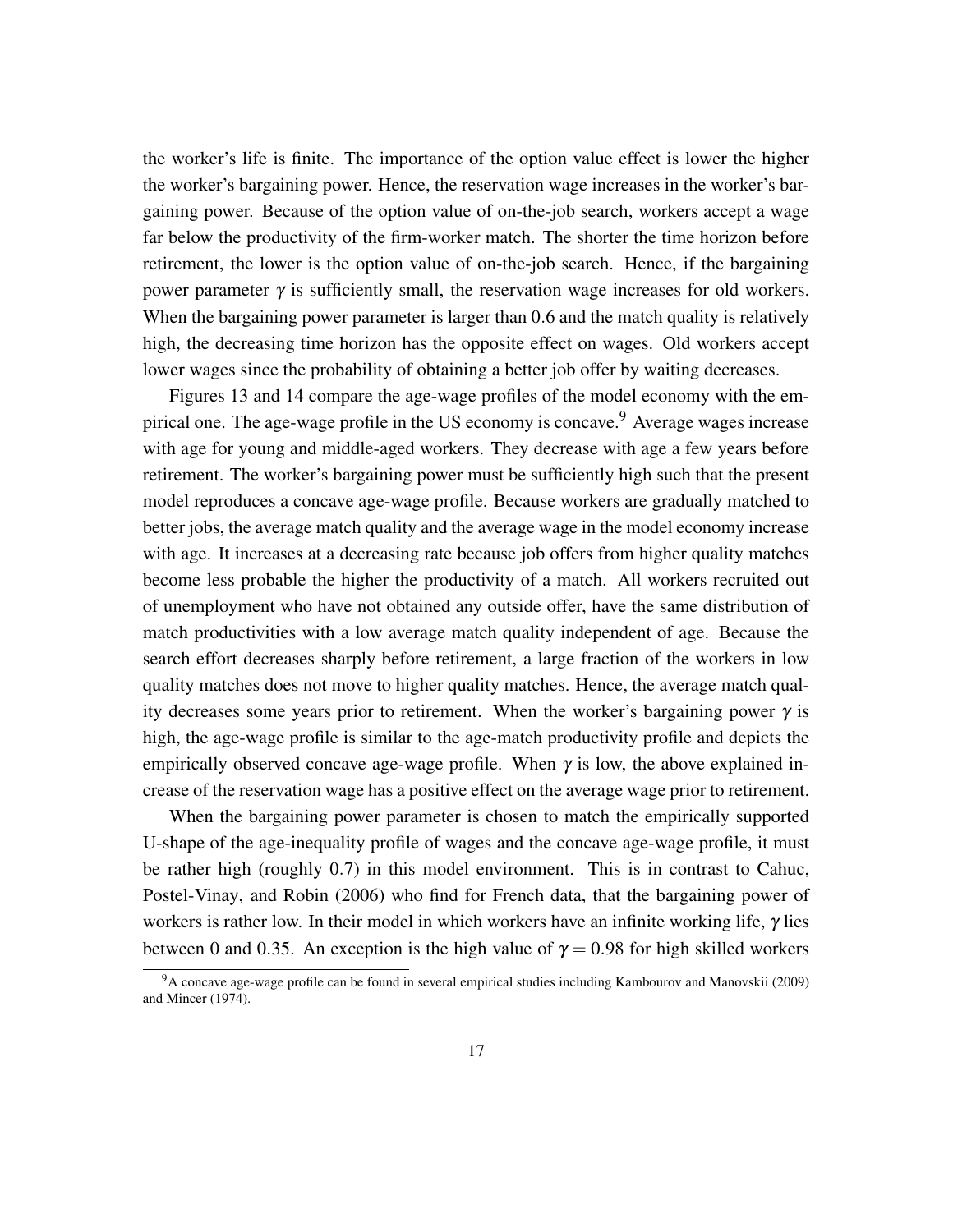in the construction sector. Bagger, Fontaine, Postel-Vinay, and Robin (2011) explore the importance of human capital accumulation and labor market competition for life cycle wage dynamics in a bargaining framework similar to Cahuc, Postel-Vinay, and Robin (2006). They find in their analysis of Danish data that the bargaining power  $\gamma$  lies between 0.2475 and 0.4141 and declines with education.

### 6 Conclusions

In this paper, I consider a life cycle model of labor market search with strategic wage bargaining, counteroffers, match heterogeneity and endogenous search effort. I show that the model can reproduce the U-shape of the age-inequality profile of wages if the bargaining power of workers is sufficiently high. Furthermore, the present model captures the shapes of the empirically observed age profiles of average wages, the unemployment rate, the unemployment to employment transition rate, and the employment to employment transition rate. The shape of the age-inequality profile of wages is mainly driven by the age profile of reservation wages and by employment to employment transitions. The optimal search effort of employed workers depends on the worker's time horizon before retirement, the current wage, and the quality of the firm-worker match. Furthermore, the probability of meeting an outside firm with a higher match quality decreases in the quality of the current match. This leads to frequent employment to employment transitions of young workers, a moderate employment to employment transition rate of middle aged workers, and a sharp decrease in the employment to employment transition rate of workers close to retirement. The bargaining power parameter plays an important role in the model because the option value of on-the-job search decreases when the time horizon before retirement shortens. A low bargaining power makes young workers accept a wage far below the productivity of the firm-worker match. Since the option value of on-the-job search is low for workers close to retirement, the reservation wage increases for old workers. This leads to a decline in the standard deviation of wages for old workers when the worker's bargaining power parameter is too low.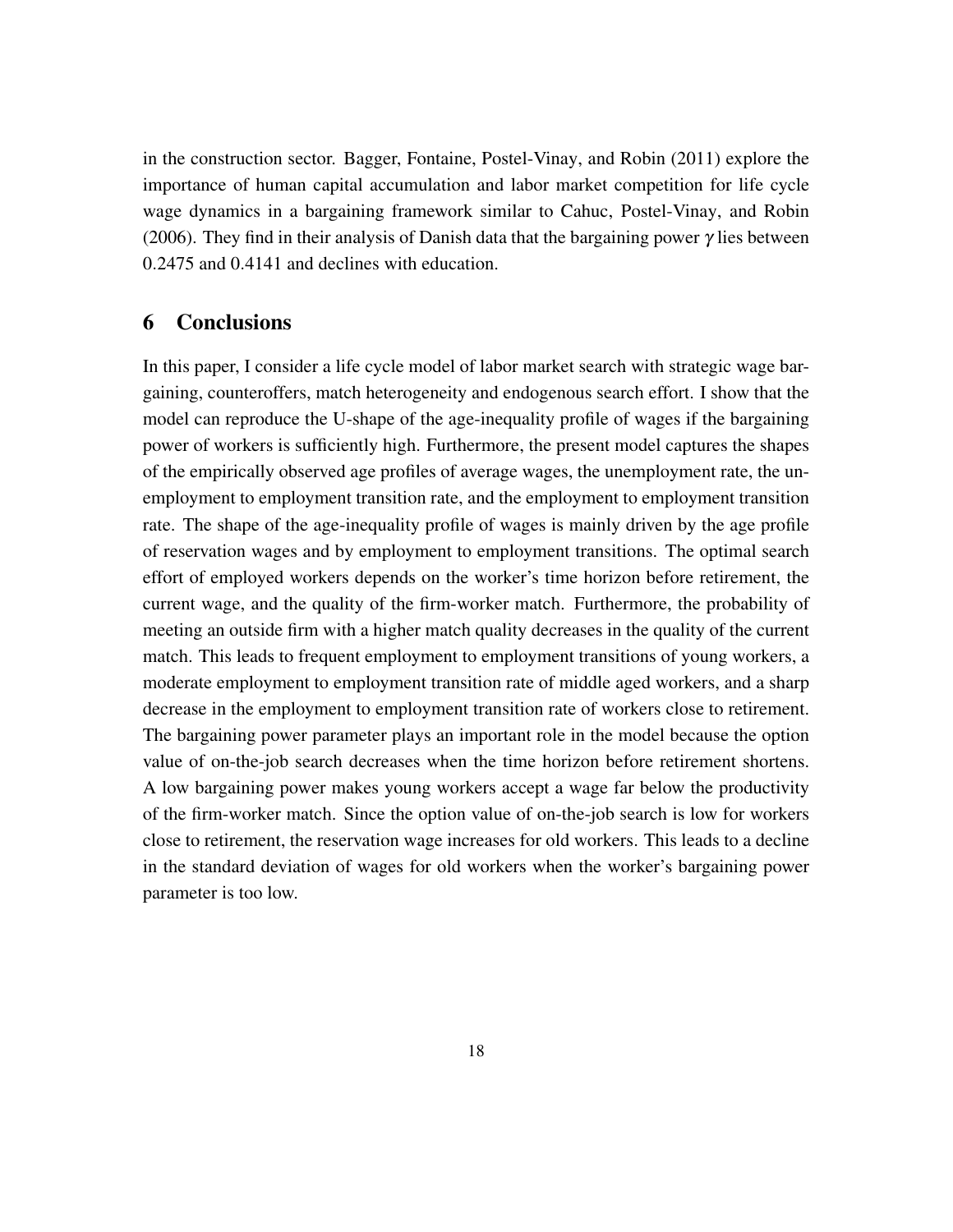## References

- BAGGER, J., F. FONTAINE, F. POSTEL-VINAY, AND J. M. ROBIN (2011): "Tenure, Experience, Human Capital and Wages: A Tractable Equilibrium Search Model of Wage Dynamic," *Mimeo*.
- CAHUC, P., F. POSTEL-VINAY, AND J. ROBIN (2006): "Wage Bargaining with On-the-Job Search: Theory and Evidence," *Econometrica*, 74(2), 323–364.
- CHRISTENSEN, B., R. LENTZ, D. MORTENSEN, G. NEUMANN, AND A. WERWATZ (2005): "On-the-Job Search and the Wage Distribution," *Journal of Labor Economics*, 23(1), 31–58.
- CHÉRON, A., J. HAIRAULT, AND F. LANGOT (2008): "Life-Cycle Equilibrium Unemployment," *IZA Discussion Paper No. 3396*.
- DE LA CROIX, D., O. PIERRARD, AND H. SNEESSENS (2009): "Demographics and labour market outcomes in an olg model with labour market frictions," *Mimeo*.
- HAHN, V. (2009): "Search, unemployment, and age," *Journal of Economic Dynamics and Control*, 33(6), 1361–1378.
- HAIRAULT, J., T. SOPRASEUTH, AND F. LANGOT (2010): "Distance to Retirement and Older Workers' Employment: The Case for Delaying the Retirement Age," *Journal of the European Economic Association*, 8(5), 1034–1076.
- HECKMAN, J. J., L. J. LOCHNER, AND P. E. TODD (2003): "Fifty Years of Mincer Earnings Regressions," *National Bureau of Economic Research Working Paper Series*, No. 9732.
- KAMBOUROV, G., AND I. MANOVSKII (2009): "Accounting for the Changing Life-Cycle Profile of Earnings," *manuscript, University of Pennsylvania, Philadelphia*.
- MENZIO, G., I. A. TELYUKOVA, AND L. VISSCHERS (2012): "Directed Search over the Life Cycle," *Mimeo*.
- MINCER, J. A. (1974): *Schooling, Experience, and Earnings*. Columbia University Press.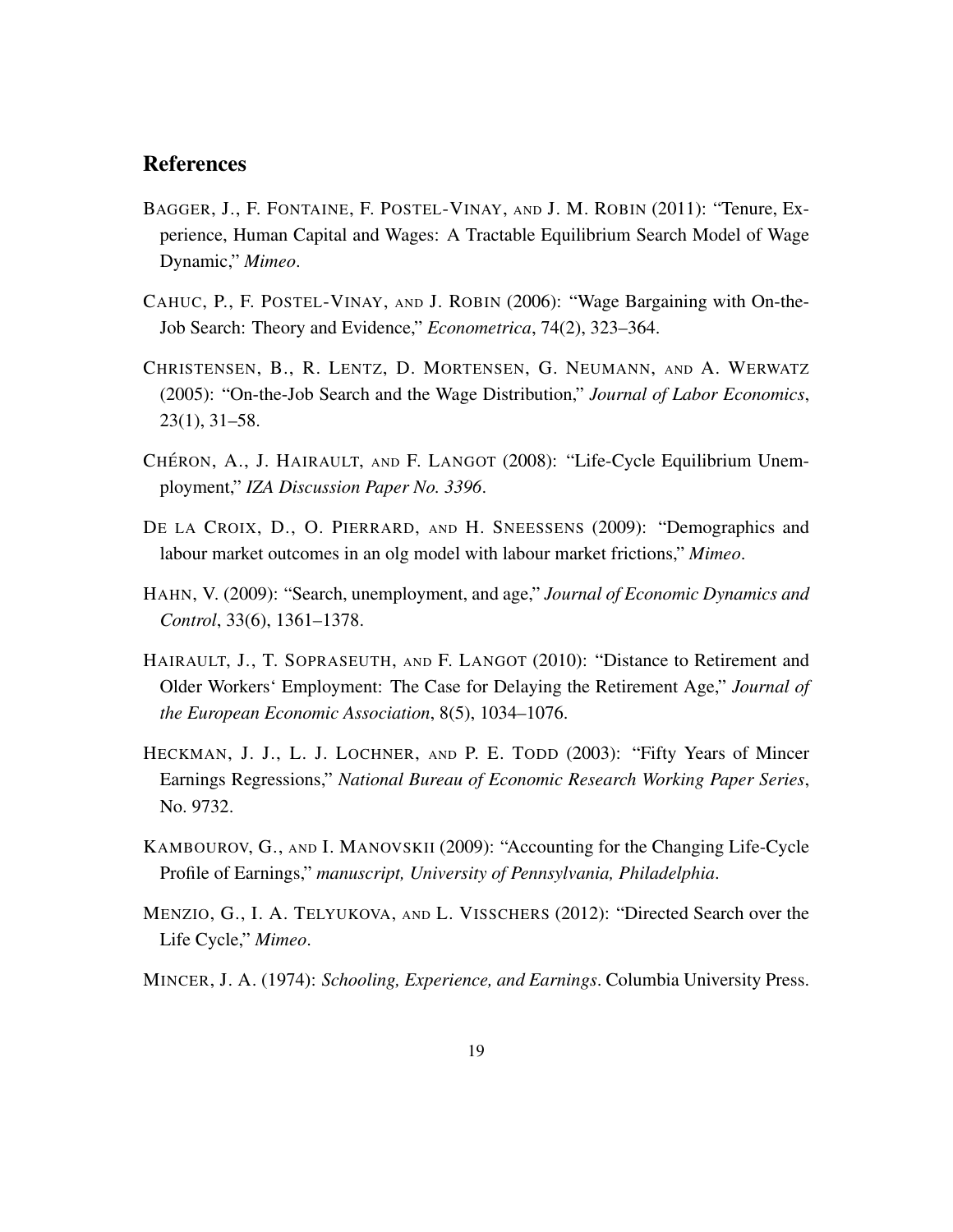- RUBINSTEIN, Y., AND Y. WEISS (2006): "Post Schooling Wage Growth: Investment, Search and Learning," in *Handbook of the Economics of Education, Volume 1, Chapter 1*, p. 1–67. Elsevier.
- YAMAGUCHI, S. (2010): "Job Search, Bargaining, and Wage Dynamics," *Journal of Labor Economics*, 28(3), 595–631.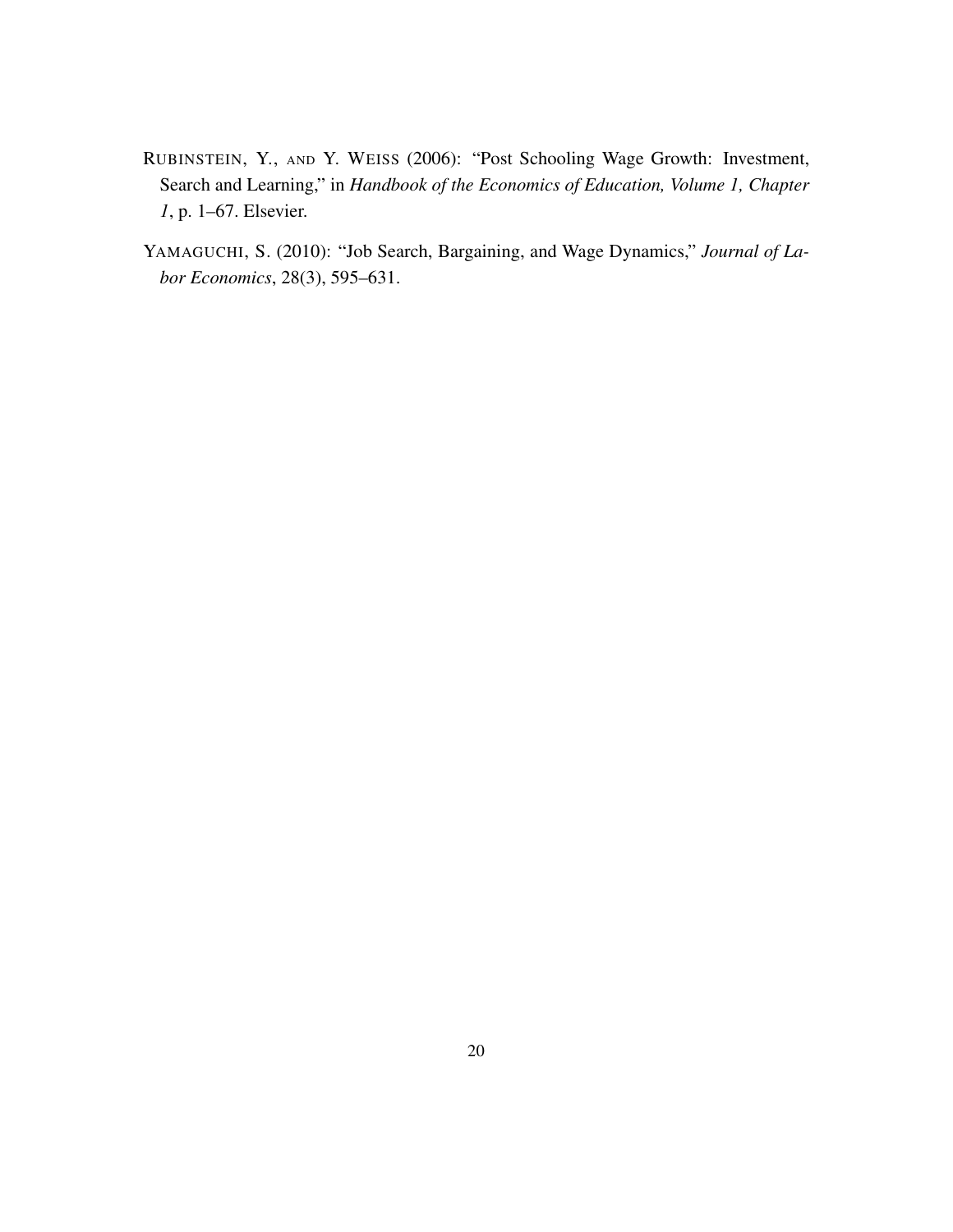## APPENDIX

## A Estimation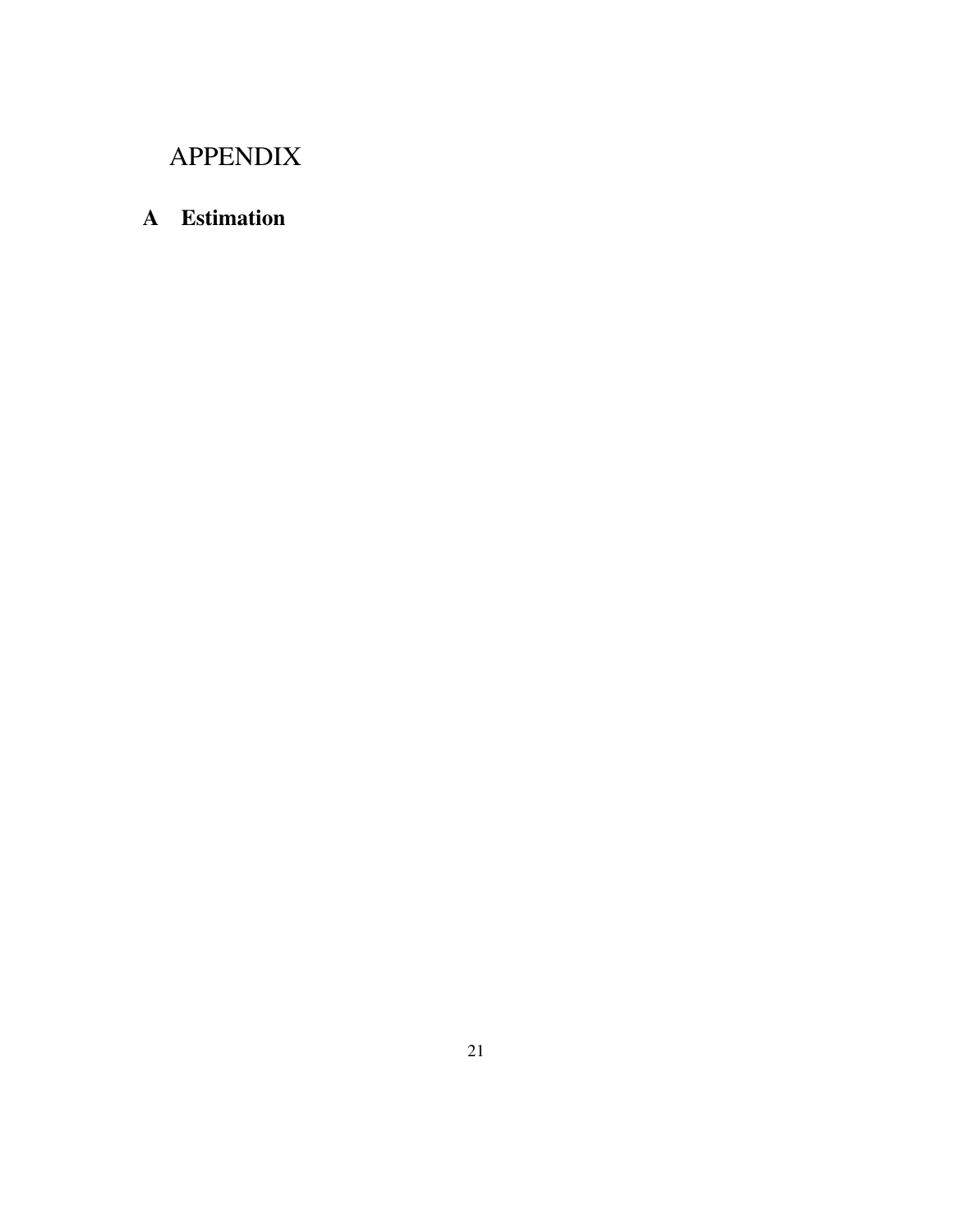| Table 4: Regressors                    |                                                        |  |
|----------------------------------------|--------------------------------------------------------|--|
| <b>Variable</b>                        | <b>Description</b>                                     |  |
| Major occupations (occ14)              | 1 Executive, Administrative, and Managerial            |  |
|                                        | 2 Professional Speciality                              |  |
|                                        | 3 Technicians and Related Support                      |  |
|                                        | 4 Sales                                                |  |
|                                        | 5 Administrative Support, Including Clerical           |  |
|                                        | 6 Private Household Services                           |  |
|                                        | <b>7 Protective Services</b>                           |  |
|                                        | 8 Services, except Household and Protective            |  |
|                                        | 9 Farming, Forestry, and Fishing                       |  |
|                                        | 10 Precision Production, Craft, and Repair             |  |
|                                        | 11 Machine Operators, Assemblers, and Inspectors       |  |
|                                        | 12 Transportation and Material Moving                  |  |
|                                        | 13 Handlers, Equipment Cleaners, Helpers, and Laborers |  |
|                                        | 14 Armed Forces                                        |  |
| Disability that limits work (disabled) | 0 not disabled                                         |  |
|                                        | 1 disabled                                             |  |
| Census Region (region)                 | 1 New England                                          |  |
|                                        | 2 Middle Atlantic                                      |  |
|                                        | 3 E. North Central                                     |  |
|                                        | 4 W. North Central                                     |  |
|                                        | 5 South Atlantic                                       |  |
|                                        | 6 E. South Central                                     |  |
|                                        | 7 W. South Central                                     |  |
|                                        | 8 Mountain                                             |  |
|                                        | 9 Pacific                                              |  |
| Marital Status (ms)                    | 1 Married, spouse present                              |  |
|                                        | 2 Married, Spouse absent                               |  |
|                                        | 3 Widowed                                              |  |
|                                        | 4 Divorced                                             |  |
|                                        | 5 Separated                                            |  |
|                                        | 6 Never Married                                        |  |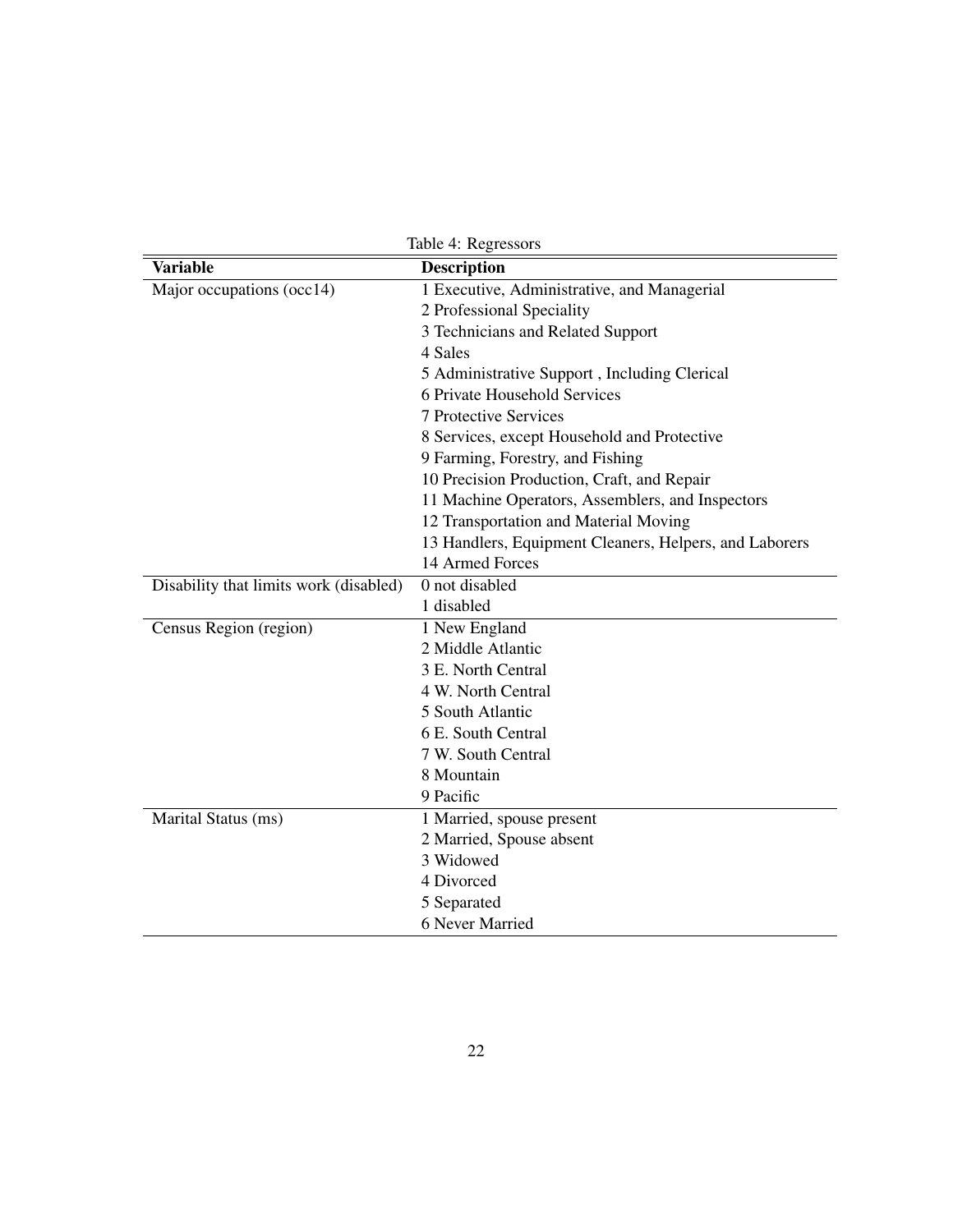| <b>Variable</b> | Coefficient        | (Robust Std. Err.) |
|-----------------|--------------------|--------------------|
| 1b.occ14        | 0.000              | (0.000)            |
| 2.0cc14         | $-0.044$           | (0.050)            |
| 3.occ14         | $-0.079^{\dagger}$ | (0.043)            |
| 4.occ14         | $-0.124**$         | (0.032)            |
| 5.occ14         | $-0.112**$         | (0.031)            |
| 6.0cc14         | $-0.843**$         | (0.222)            |
| 7.occ14         | $-0.150**$         | (0.052)            |
| 8.occ14         | $-0.294**$         | (0.033)            |
| 9.occ14         | $-0.308**$         | (0.047)            |
| 10.0cc14        | $-0.060*$          | (0.026)            |
| 11.occ14        | $-0.080**$         | (0.028)            |
| 12.occ14        | $-0.088**$         | (0.034)            |
| 13.occ14        | $-0.151**$         | (0.029)            |
| 14.occ14        | $-0.072$           | (0.108)            |
| 0b.disabled     | 0.000              | (0.000)            |
| 1.disabled      | $-0.111**$         | (0.020)            |
| 1b.region       | 0.000              | (0.000)            |
| 2.region        | 0.083              | (0.137)            |
| 3.region        | 0.169              | (0.166)            |
| 4.region        | 0.034              | (0.178)            |
| 5.region        | 0.056              | (0.143)            |
| 6.region        | $0.352*$           | (0.160)            |
| 7.region        | 0.156              | (0.146)            |
| 8.region        | 0.160              | (0.164)            |
| 9.region        | 0.225              | (0.164)            |
| 1b.ms           | 0.000              | (0.000)            |
| 2.ms            | 0.006              | (0.046)            |
| 3.ms            | $-0.030$           | (0.064)            |
| 4.ms            | $-0.009$           | (0.020)            |
| 5.ms            | $-0.021$           | (0.027)            |
| $6.$ ms         | $-0.120**$         | (0.024)            |
| Intercept       | $7.509**$          | (0.137)            |

Table 5: Estimation results

A  $\frac{+}{+}$  \* \* next to the coefficient indicates significance at the 10/5/1% level.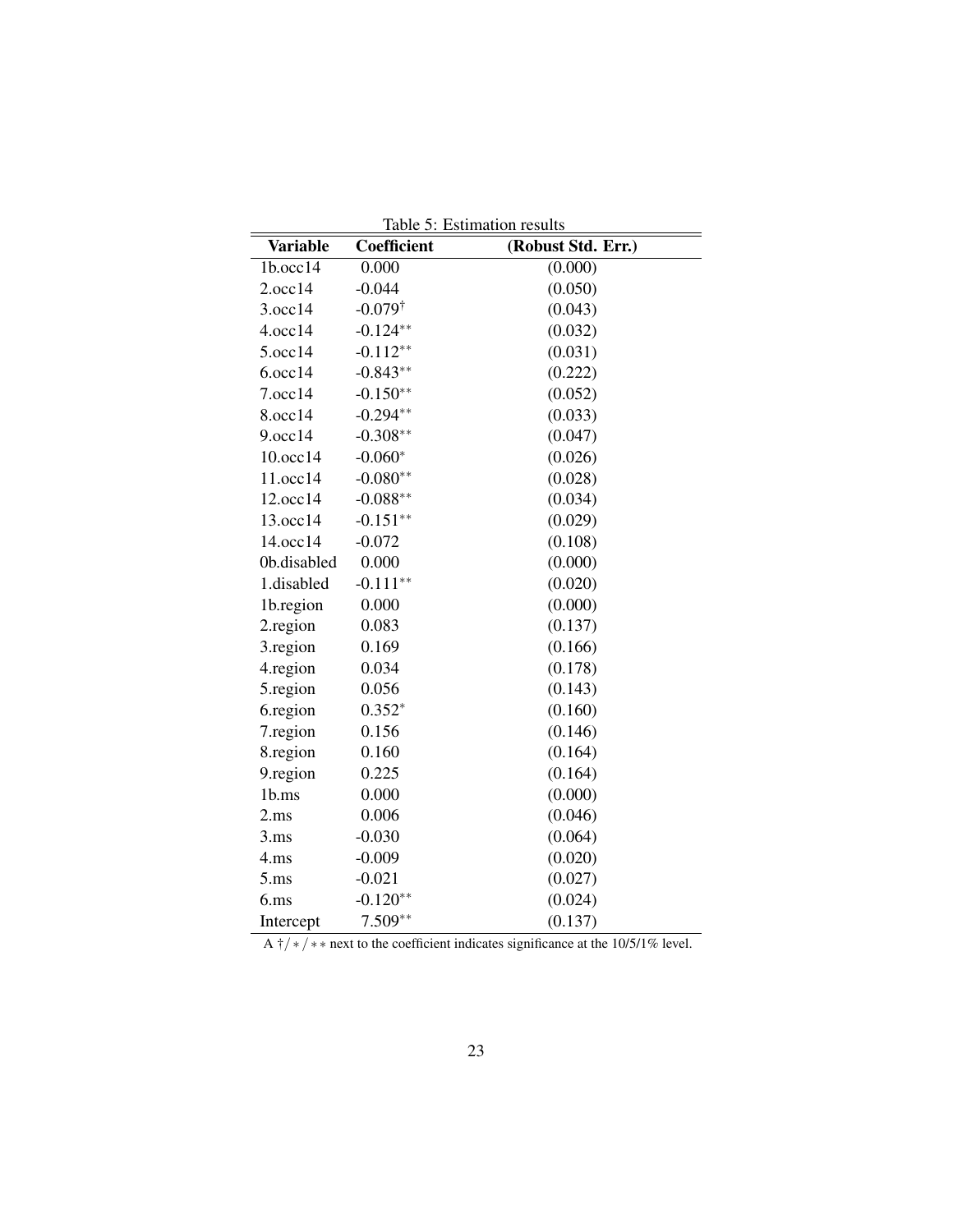| Table 5 (continued): Estimation results |         |
|-----------------------------------------|---------|
| Observations                            | 235,489 |
| Groups                                  | 9,657   |
| $R^2$ within                            | 0.031   |
| $R^2$ between                           | 0.155   |
| $R^2$ overall                           | 0.103   |
| $F_{(76,9656)}$                         | 42.935  |

## B Simulation details

Let  $\delta_k$  denote the age dependent job destruction rate. Unemployed workers in the model experience a transition out of the labor market at rate  $\eta_k$  given by the empirical smoothed UN rate. Employed workers leave the labor market at rate  $\zeta_k$  given by the empirical smoothed EN rate. Workers enter the labor market at rate  $\mu_k$  becoming unemployed at first. The empirical counterpart is the smoothed NL rate. Let  $n(k)$  be the mass of workers aged *k* who are not in the labor force. The empirical labor force participation rate of 18 year old workers  $(k = 1)$  is given by  $\alpha$ .

The wage distribution is discretized for the model simulation.  $u(k)$ ,  $n(k)$ ,  $g(k, w_s, a_i)$ ,  $g(k, a_i)$ , and  $G(w_s|k, a_i)$  with  $s = 1, ..., S$  and  $w_{s-1} < w_s$  are determined as follows:<sup>10</sup>

- *l* is given
- $u(1) = \alpha l$
- $n(1) = (1 \alpha)l$
- $g(2, a_i) = e_U(1)\lambda u(1)p_i$

$$
G(w_s|2, a_i) = \begin{cases} 1 & \text{if } w \ge \phi_0(2, a_i) \\ 0 & \text{if } w < \phi_0(2, a_i) \end{cases}
$$

$$
\bullet
$$

•

$$
g(2, w_s, a_i) = \begin{cases} g(2, a_i)G(w_1|2, a_i) & \text{if } s = 1\\ g(2, a_i) [G(w_s|2, a_i) - G(w_{s-1}|2, a_i)] & \text{if } s > 1 \end{cases}
$$

<sup>&</sup>lt;sup>10</sup>I obtain the mass of unemployed and employed workers, and the wage distribution of workers aged 18 ( $k = 1$ ) by running a simulation covering 13 months ahead of the main simulation.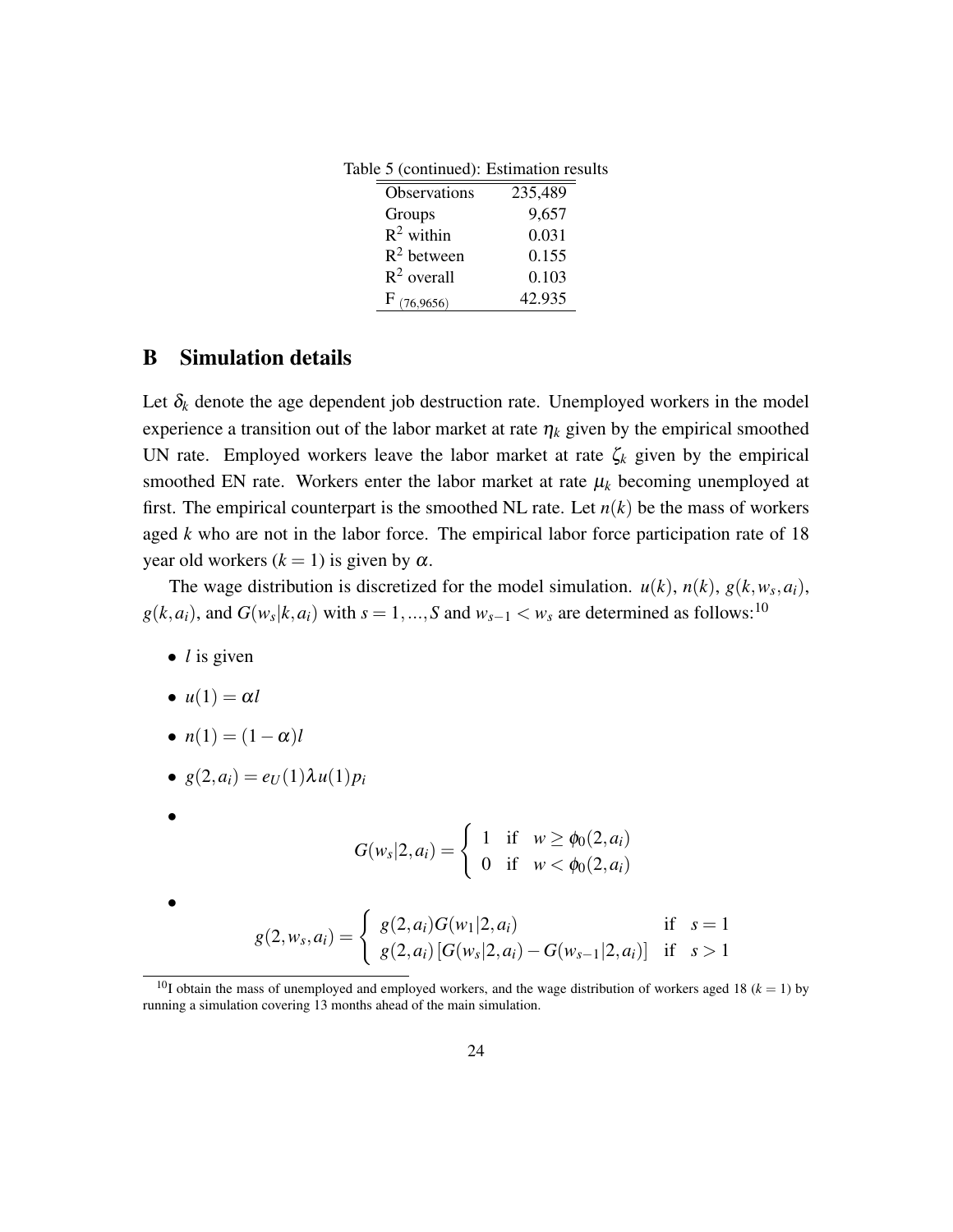- $\bullet u(2) = (1 \lambda e_U(1) \eta_1)u(1) + \mu_1 n(1)$
- $n(2) = (1 \mu_1)n(1) + \eta_1u(1)$

For  $k \geq 2$  the following steps are repeated:

1.

$$
g(k+1, a_i) = e_U(k)\lambda u(k)p_i
$$
  
+  $(1 - \delta_k - \zeta_k)\lambda p_i \sum_{j=1}^{i-1} \sum_{s=1}^S e_W(k, w_s, a_j)g(k, w_s, a_j)$   
+  $(1 - \delta_k - \zeta_k) \sum_{s=1}^S [1 - e_W(k, w_s, a_i)\lambda(1 - P_i)]g(k, w_s, a_i)$ 

2.

$$
G(w_s|k+1, a_i) = I_{w_s \ge \phi_0(k+1, a_i)} \Big\{ e_U(k) \lambda u(k) p_i
$$
  
+  $(1 - \delta_k - \zeta_k) \lambda p_i \sum_{j=1}^{q(k+1, w_s, a_i)-2} \sum_{r=1}^{S} e_W(k, w_r, a_j) g(k, w_r, a_j)$   
+  $(1 - \delta_k - \zeta_k) \sum_{r=1}^{s} [1 - e_W(k, w_r, a_i) \lambda (1 - P_{q(k+1, w_s, a_i)-1})] g(k, w_r, a_i) \Big\}$   
 $\Big\}$   
 $\Big\{ g(k+1, a_i).$ 

3.

$$
g(k+1, w_s, a_i) = \begin{cases} g(k+1, a_i)G(w_1|k+1, a_i) & \text{if } s = 1\\ g(k+1, a_i) \left[ G(w_s|k+1, a_i) - G(w_{s-1}|k+1, a_i) \right] & \text{if } s > 1 \end{cases}
$$

4. 
$$
u(k+1) = (1 - \lambda e_U(k) - \eta_k)u(k) + \mu_k n(k) + \delta_k \sum_{j=1}^n g(k, a_j)
$$
  
5.  $n(k+1) = (1 - \mu_k)n(k) + \eta_k u(k) + \zeta_k \sum_{j=1}^n g(k, a_j)$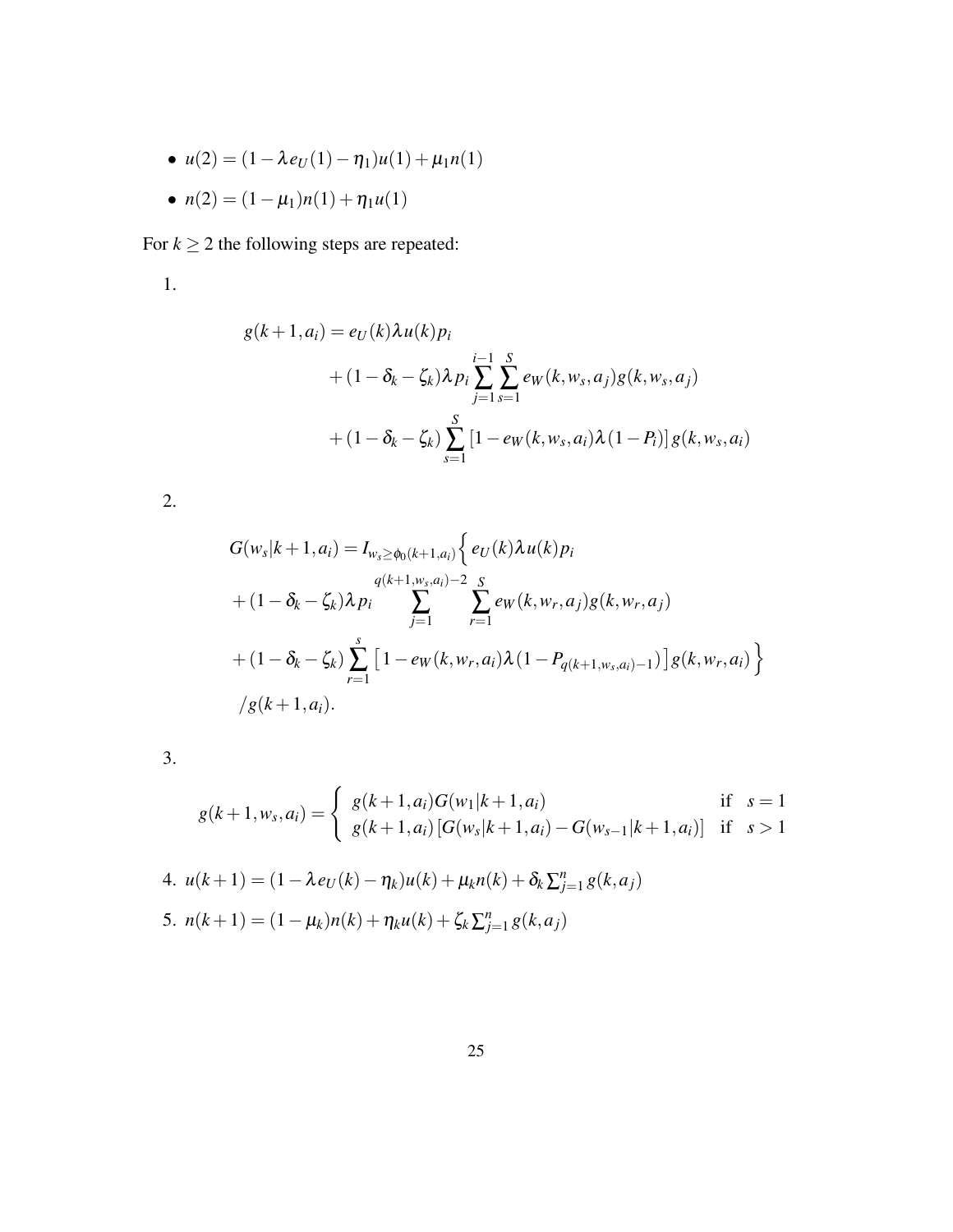It can further be shown that

$$
g(k+1) = \sum_{j=1}^{n} g(k+1, a_j) = \lambda e_U(k)u(k) + (1 - \delta_k - \zeta_k)g(k)
$$

and

$$
u(k+1) + g(k+1)
$$
  
=  $(1 - \lambda e_U(k) - \eta_k)u(k) + \mu_k n(k) + \delta_k g(k) + \lambda e_U(k)u(k) + (1 - \delta_k - \zeta_k)g(k)$   
=  $(1 - \eta_k)u(k) + (1 - \zeta_k)g(k) + \mu_k n(k).$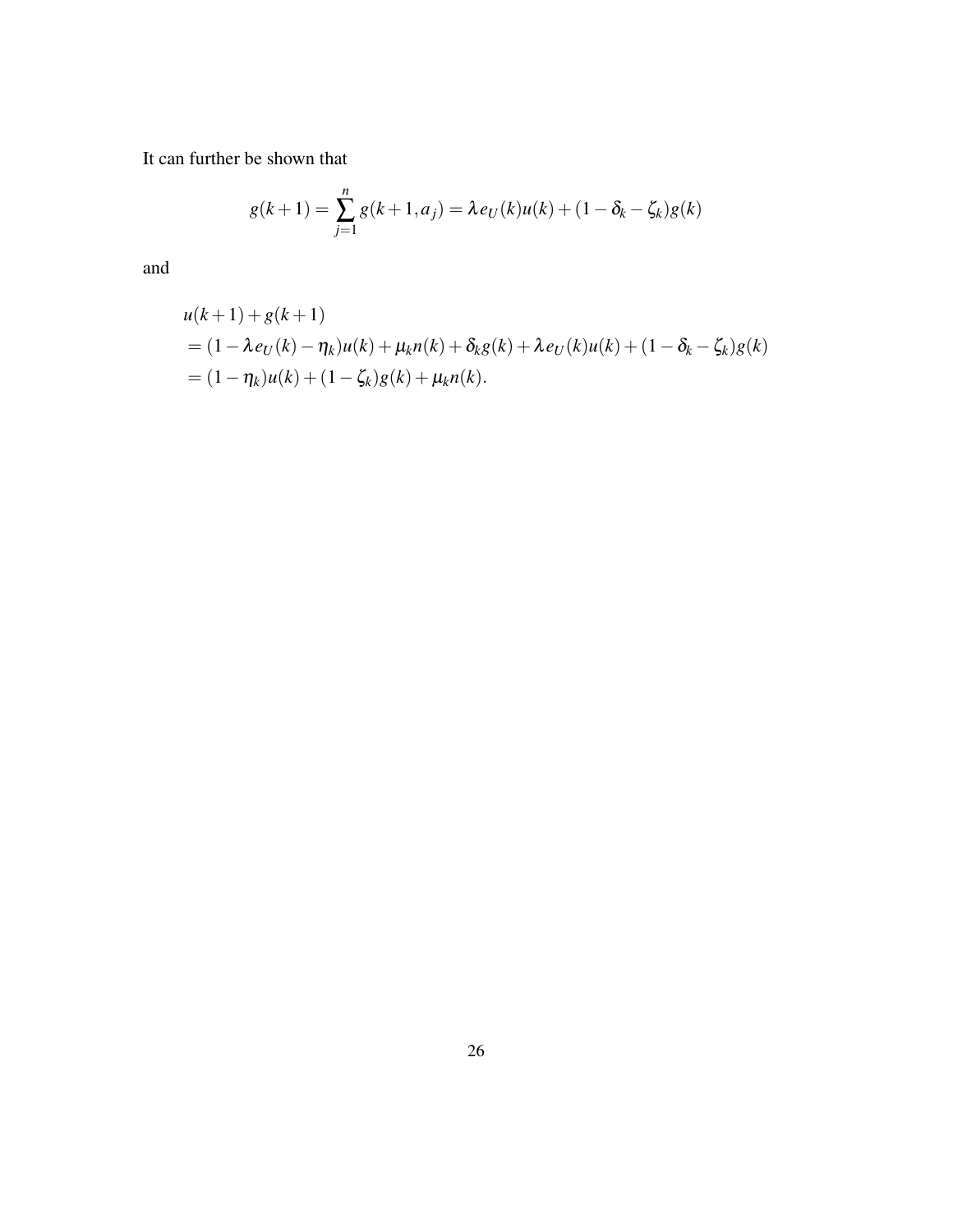# C Figures



Figure 1: Age-inequality profile of residual log wages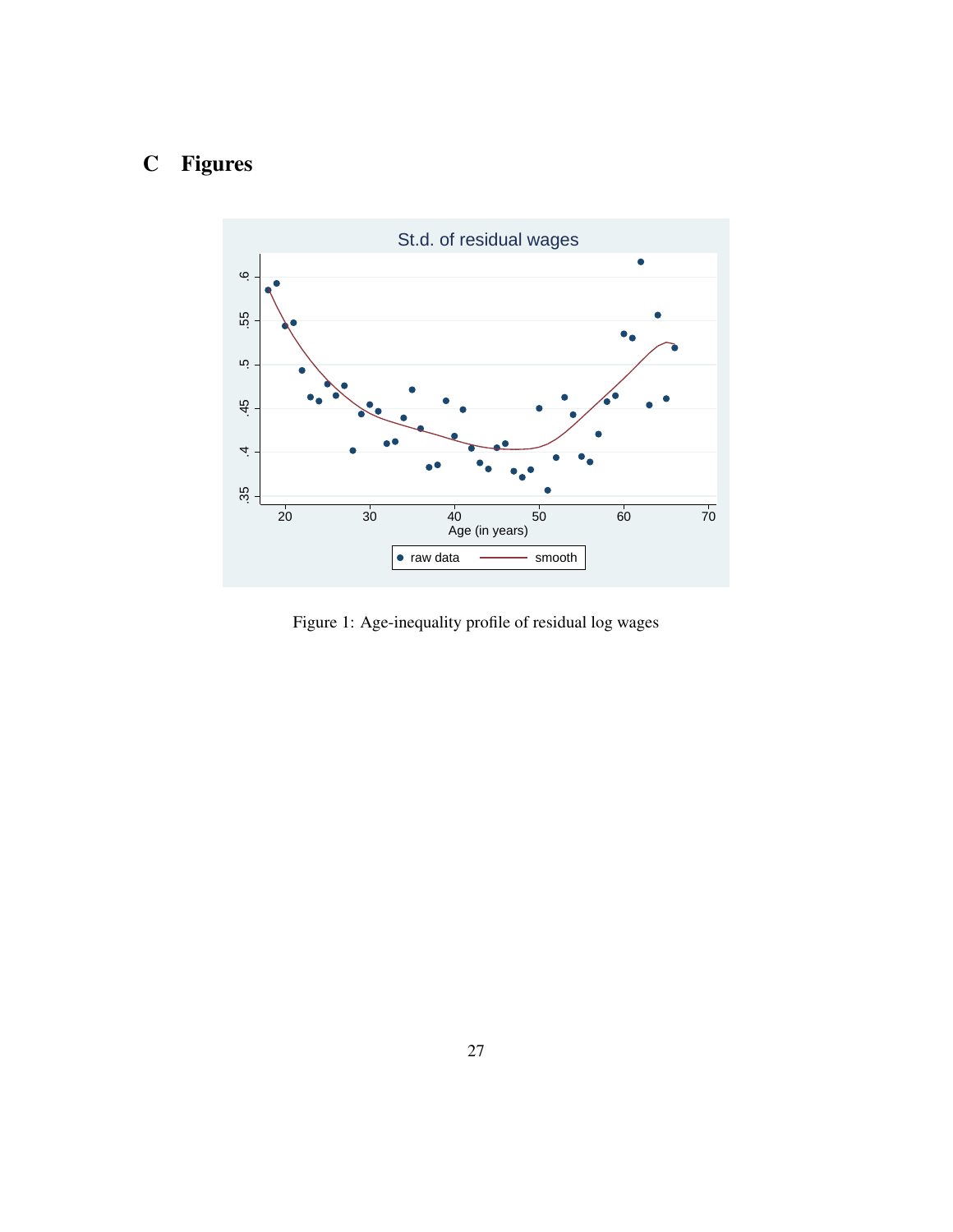

Figure 2: Life cycle profile of the job destruction rate



Figure 3: NU rate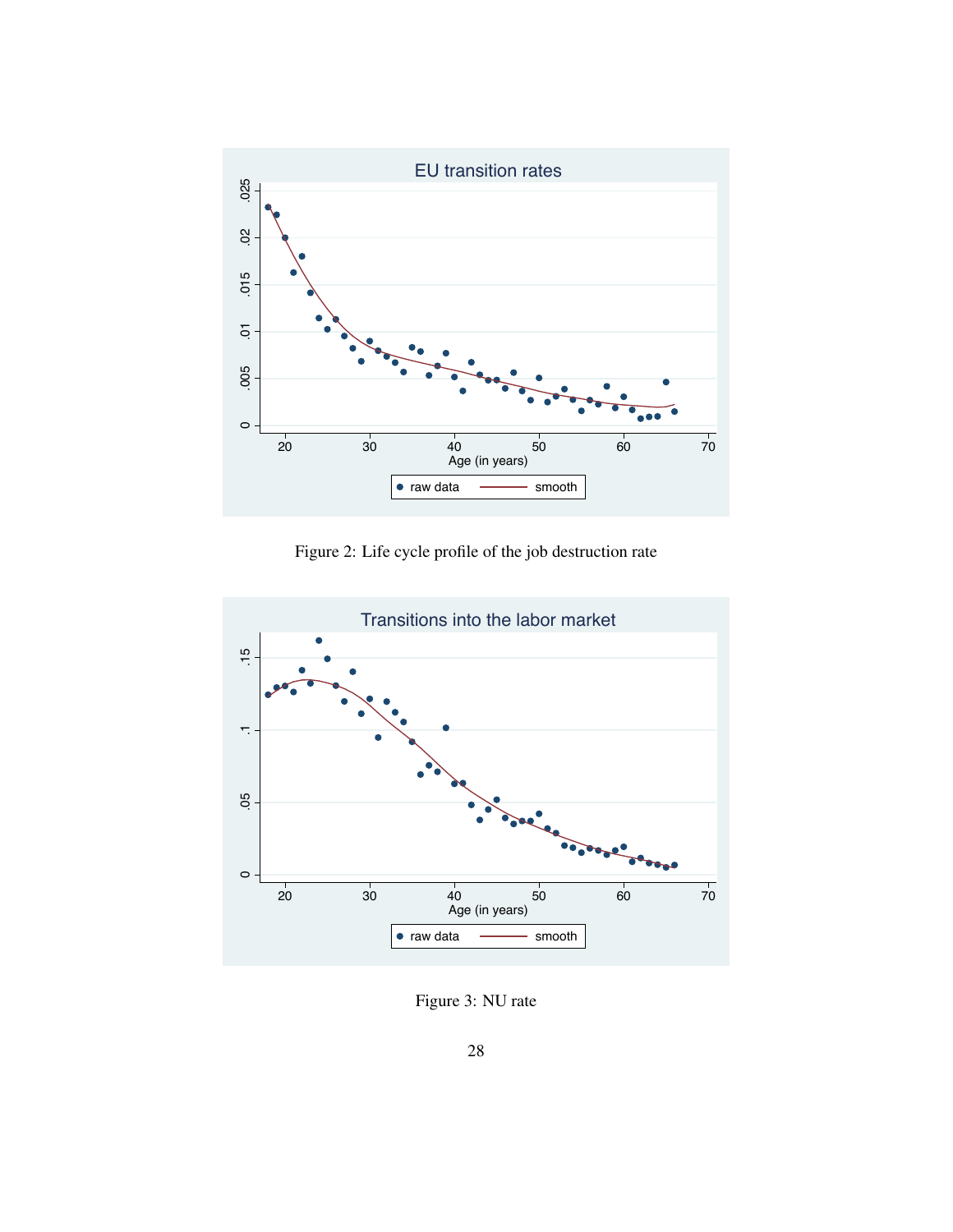

Figure 4: Transitions out of the labor market



Figure 5: Transitions out of the labor market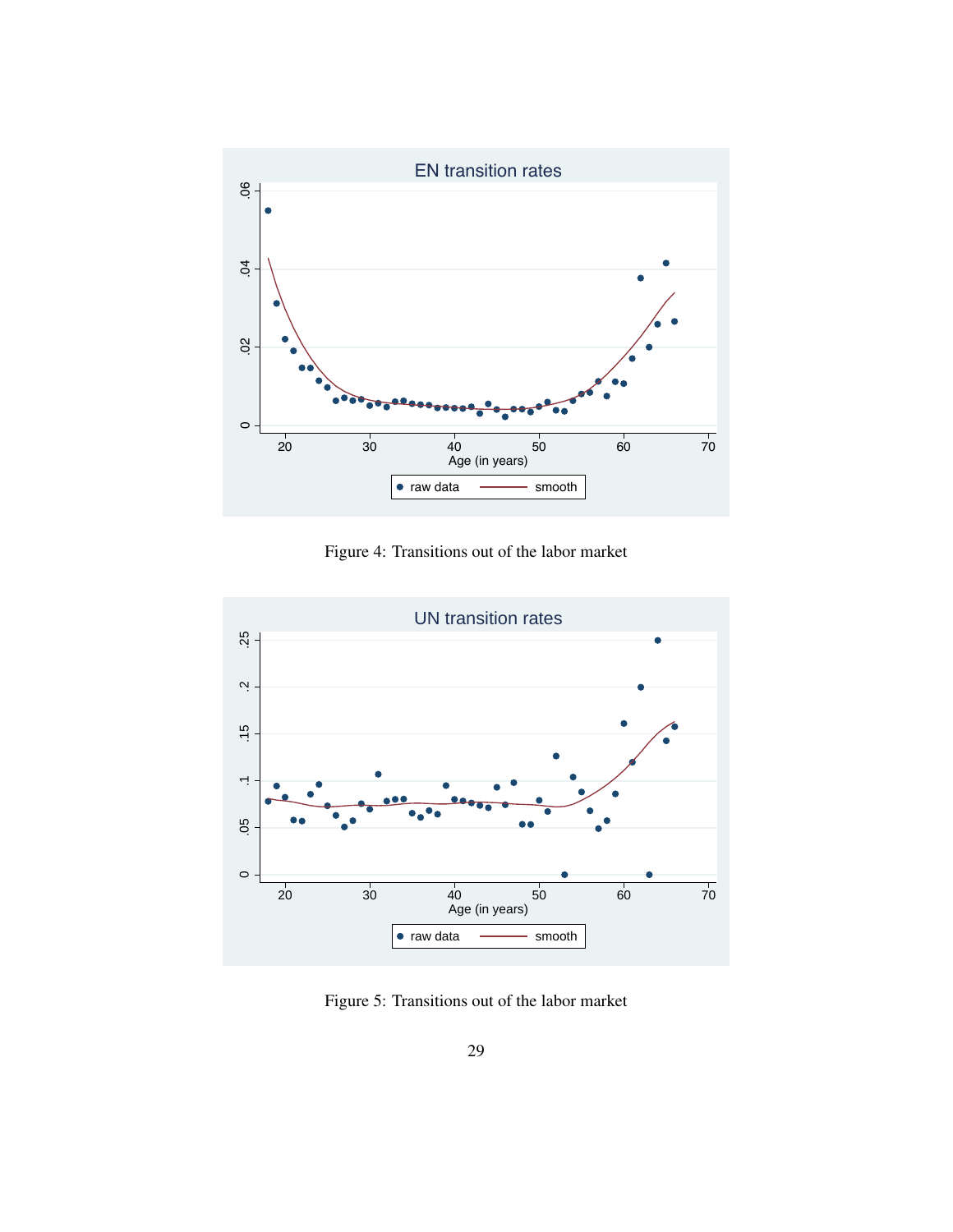

Figure 6: Labor market transitions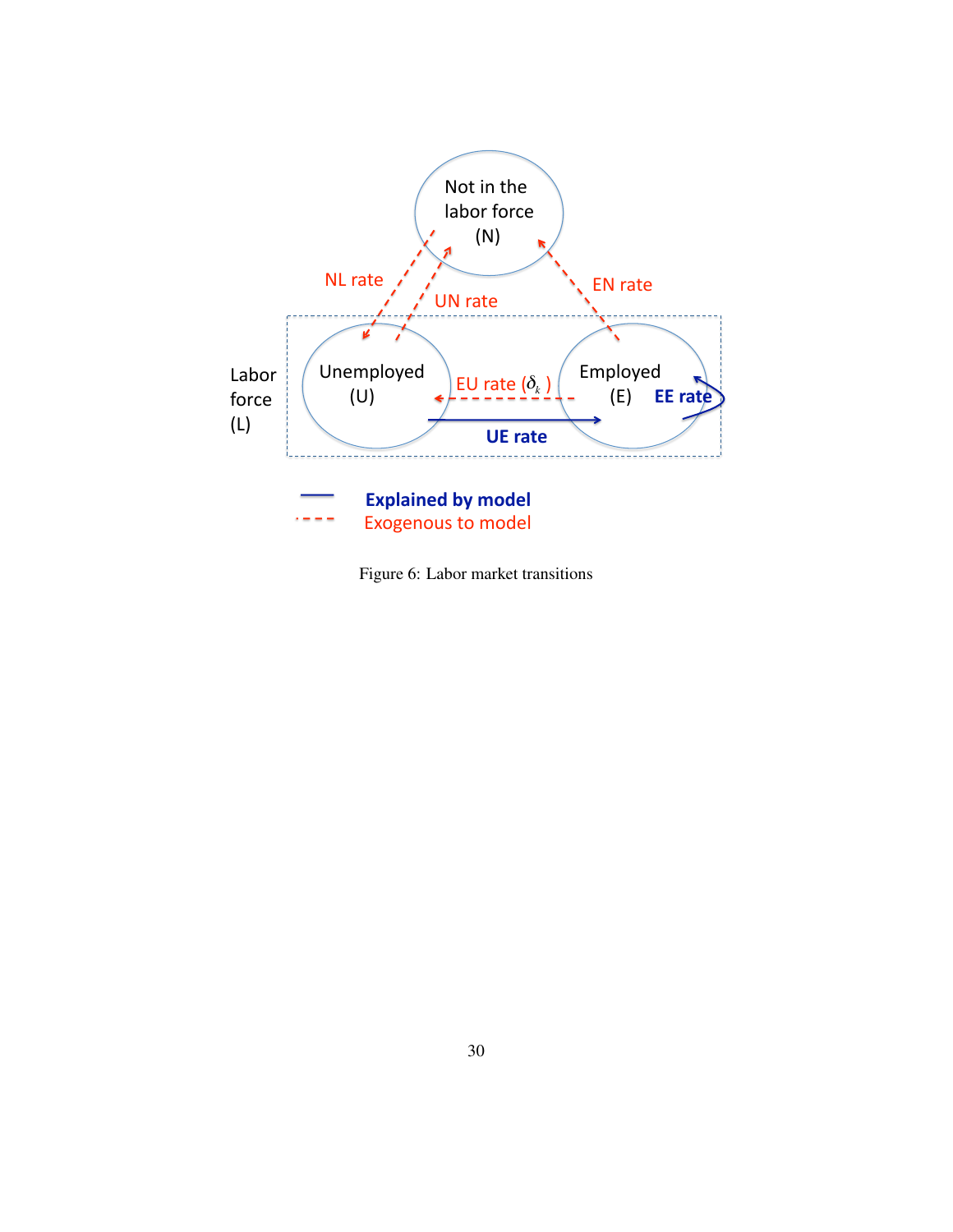

Figure 7: Average unemployment to employment transition rates



Figure 8: Average employment to employment transition rates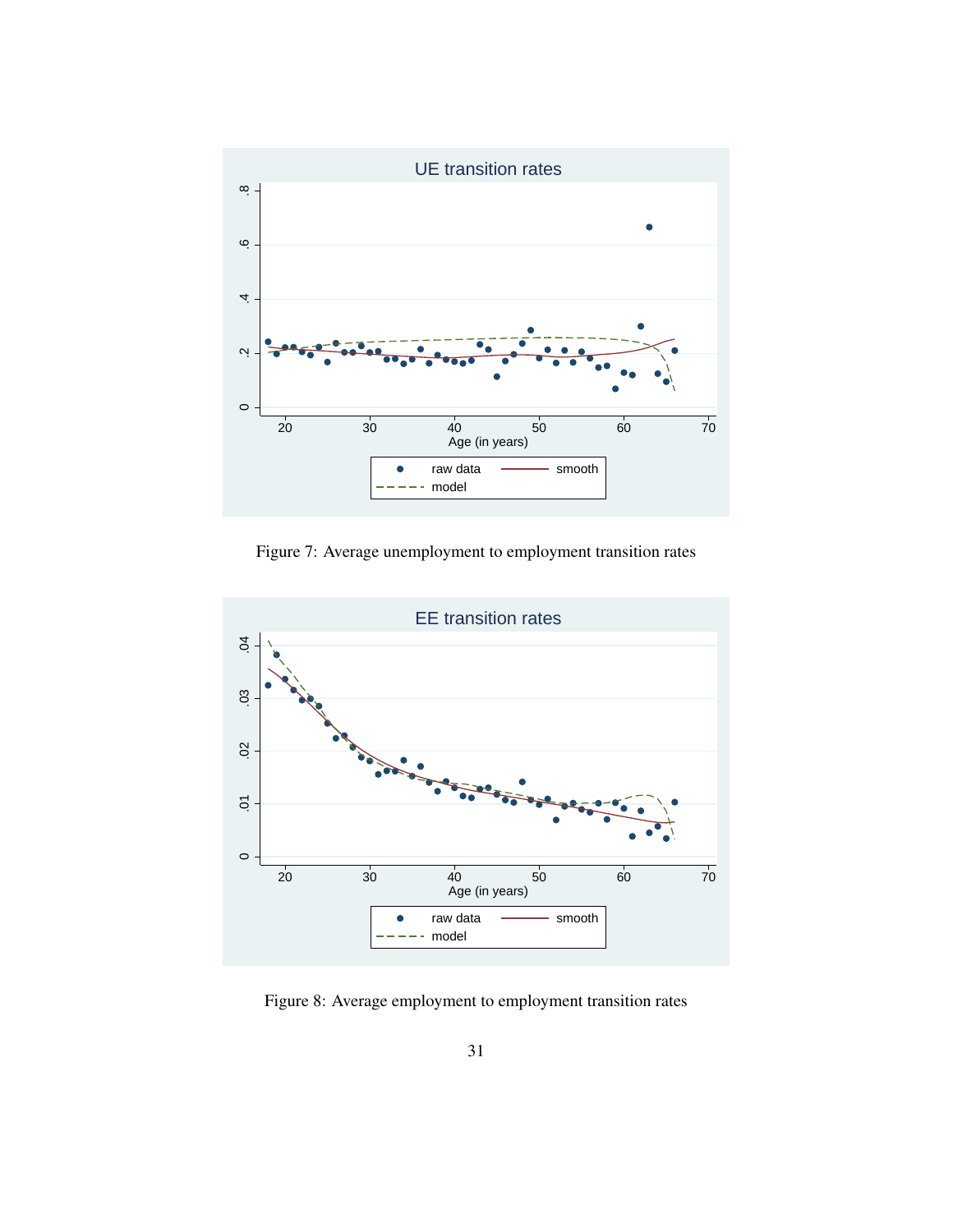

Figure 9: Wage dispersion



Figure 10: Unemployment rates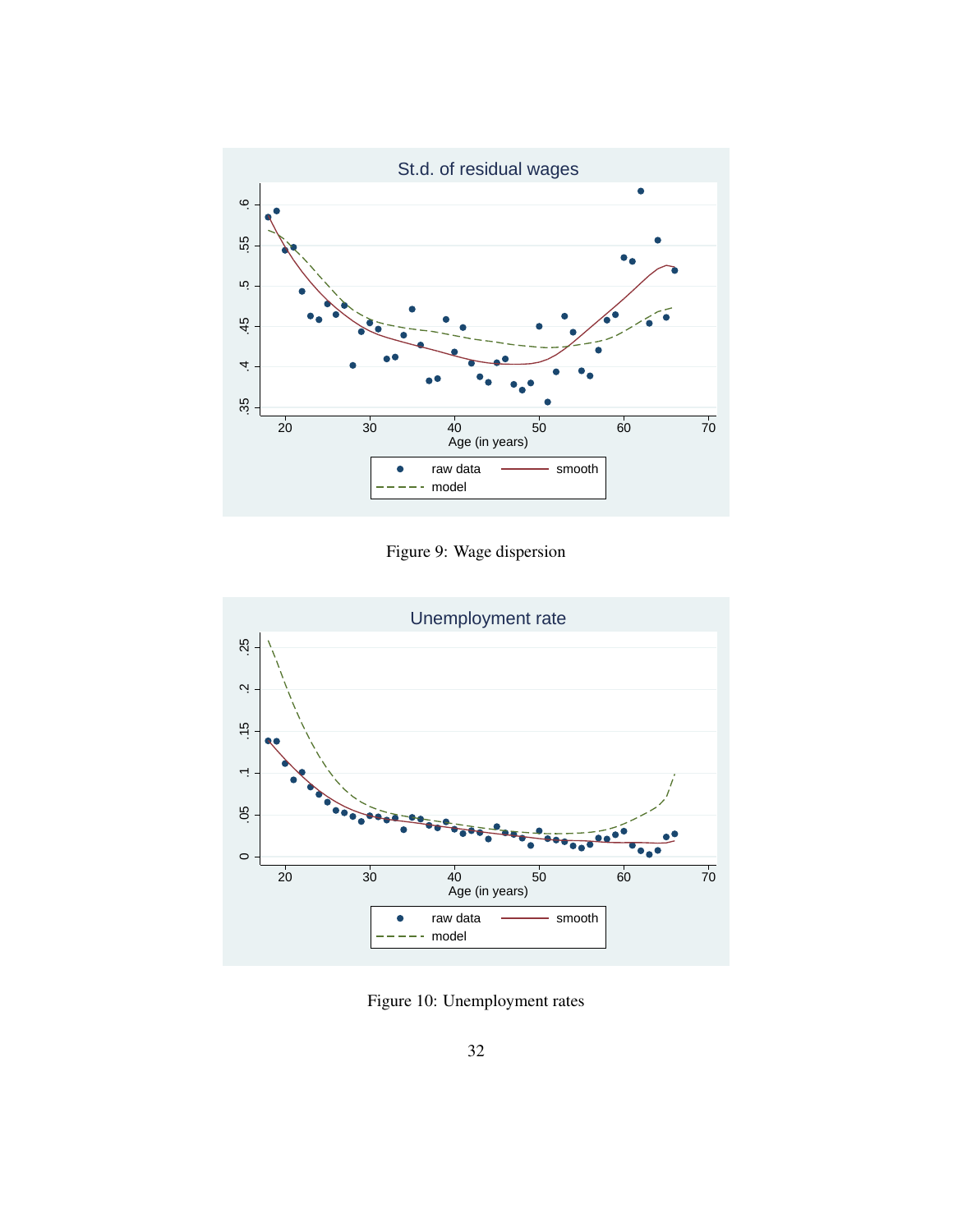

Figure 11: Dispersion of wages and match qualities



Figure 12: Calibrated model if  $\gamma = 0.5$